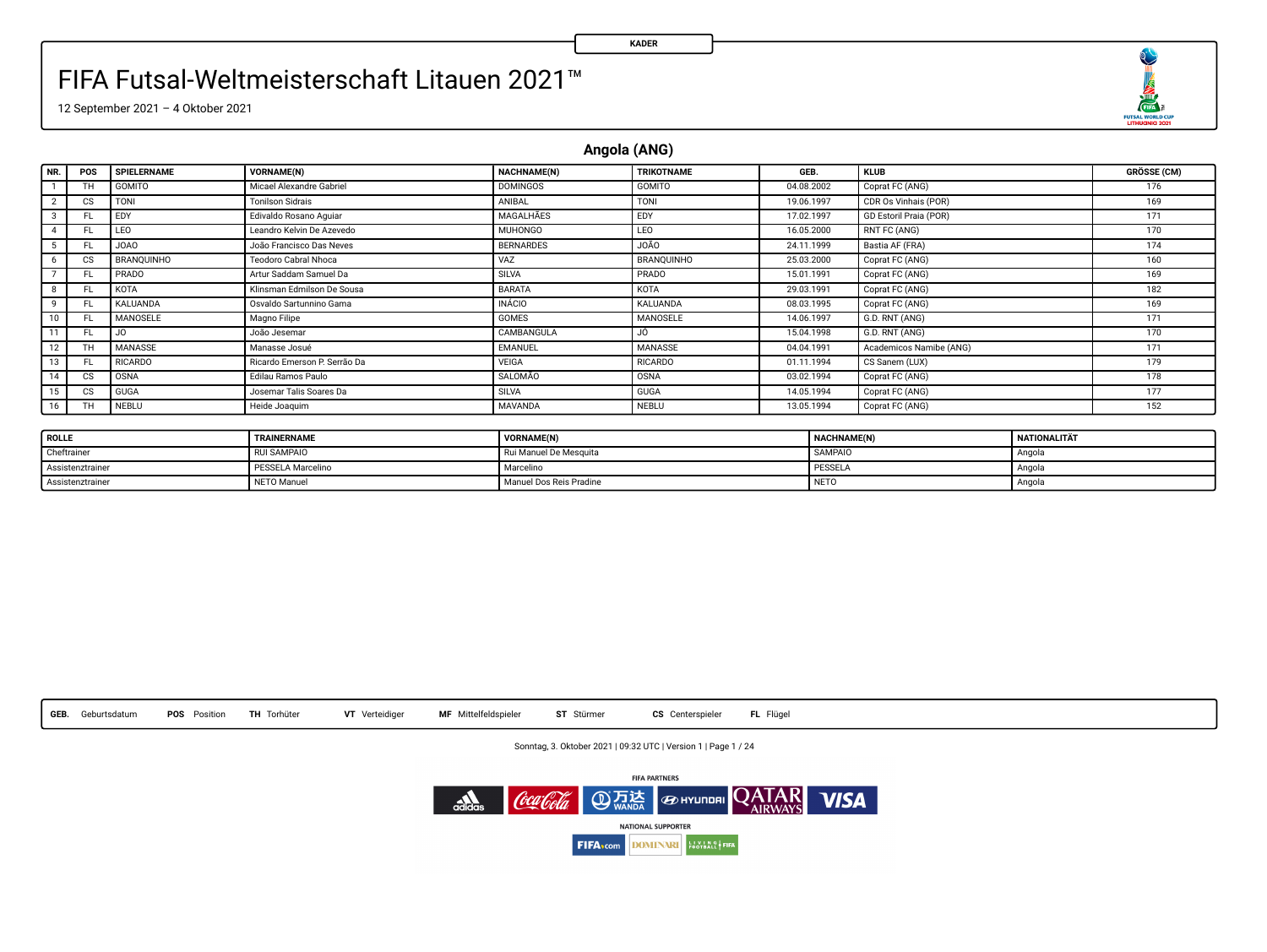۹ 

12 September 2021 – 4 Oktober 2021

**Argentina (ARG)**

| NR.            | POS       | SPIELERNAME               | <b>VORNAME(N)</b>     | NACHNAME(N)            | TRIKOTNAME          | GEB.       | <b>KLUB</b>                   | <b>GRÖSSE (CM)</b> |
|----------------|-----------|---------------------------|-----------------------|------------------------|---------------------|------------|-------------------------------|--------------------|
|                |           | <b>SARMIENTO Nicolas</b>  | Nicolas               | SARMIENTO              | SARMIENTO           | 03.12.1992 | Real Betis FS (ESP)           | 174                |
| $\overline{2}$ |           | STAZZONE Damian           | Damian                | STAZZONE ALVAREZ       | <b>STAZZONE</b>     | 31.01.1986 | CA San Lorenzo FS (ARG)       | 180                |
| 3              | FL        | <b>CLAUDINO Angel</b>     | Angel Antonio         | CLAUDINO               | <b>CLAUDINO</b>     | 08.12.1995 | AD Sala 10 Zaragoza (ESP)     | 168                |
| 4              |           | <b>BOLO ALEMANY Lucas</b> | Lucas Javier          | <b>BOLO ALEMANY</b>    | <b>BOLO ALEMANY</b> | 12.03.1992 | Italservice Pesaro (ITA)      | 167                |
|                |           | RESCIA Maximiliano        | Maximiliano Daniel    | <b>RESCIA</b>          | <b>RESCIA</b>       | 29.10.1987 | Levante UD (ESP)              | 172                |
| 6              | FL.       | CORSO Sebastian           | Sebastian             | CORSO                  | CORSO               | 12.02.1992 | Industrias Santa Coloma (ESP) | 168                |
|                |           | CUZZOLINO Leandro         | Leandro Esteban       | CUZZOLINO              | <b>CUZZOLINO</b>    | 21.05.1987 | Italservice Pesaro (ITA)      | 175                |
| 8              | MF        | <b>BASILE Santiago</b>    | Santiago Pablo        | <b>BASILE</b>          | <b>BASILE</b>       | 25.07.1988 | Signor Prestito CMB (ITA)     | 173                |
| 9              | MF        | <b>BORRUTO Cristian</b>   | Cristian Aleiandro    | <b>BORRUTO</b>         | <b>BORRUTO</b>      | 07.05.1987 | Italservice Pesaro (ITA)      | 168                |
| 10             |           | VAPORAKI Constantino      | Constantino Guillermo | VAPORAKI TELLO         | VAPORAKI            | 06.01.1990 | Meta CS (ITA)                 | 170                |
| 11             | CS        | <b>BRANDI Alan</b>        | Alan                  | <b>BRANDI CUASNICU</b> | BRANDI              | 24.11.1987 | Jaén Paraíso Interior (ESP)   | 180                |
| 12             |           | <b>FARACH Lucas</b>       | Lucas Hernan          | FARACH                 | FARACH              | 03.10.1991 | Kimberley AC FS (ARG)         | 168                |
| 13             |           | <b>MOSENSON Guido</b>     | Guido                 | MOSENSON               | <b>MOSENSON</b>     | 07.03.1989 | CA Boca Juniors FS (ARG)      | 178                |
| 14             | VT        | TABORDA Pablo             | Pablo                 | <b>TABORDA</b>         | <b>TABORDA</b>      | 03.09.1986 | Italservice Pesaro (ITA)      | 174                |
| 15             | <b>CS</b> | SANTOS Andres             | Andres                | SANTOS                 | SANTOS              | 07.12.1988 | Signor Prestito CMB (ITA)     | 174                |
| 16             |           | <b>EDELSTEIN Matias</b>   | Matias Adrián         | <b>EDELSTEIN</b>       | EDELSTEIN           | 18.06.1992 | Hebraica FS (ARG)             | 182                |

| <b>ROLLE</b>     | TRAINERNAME            | <b>VORNAME(N)</b> | <b>NACHNAME(N)</b> | <b>NATIONALITÄT</b> |
|------------------|------------------------|-------------------|--------------------|---------------------|
| Cheftrainer      | <b>LUCUIX Matias</b>   | Matias Raul       | <b>LUCUIX</b>      | Argentina           |
| Assistenztrainer | <b>GULIZIA Nicolas</b> | Nicolas Gustavo   | <b>GULIZIA</b>     | Argentina           |
| Torhütertrainer  | NORIEGA Nicolas        | Silvio Nicolas    | NORIEGA            | Argentina           |



Sonntag, 3. Oktober 2021 | 09:32 UTC | Version 1 | Page 2 / 24

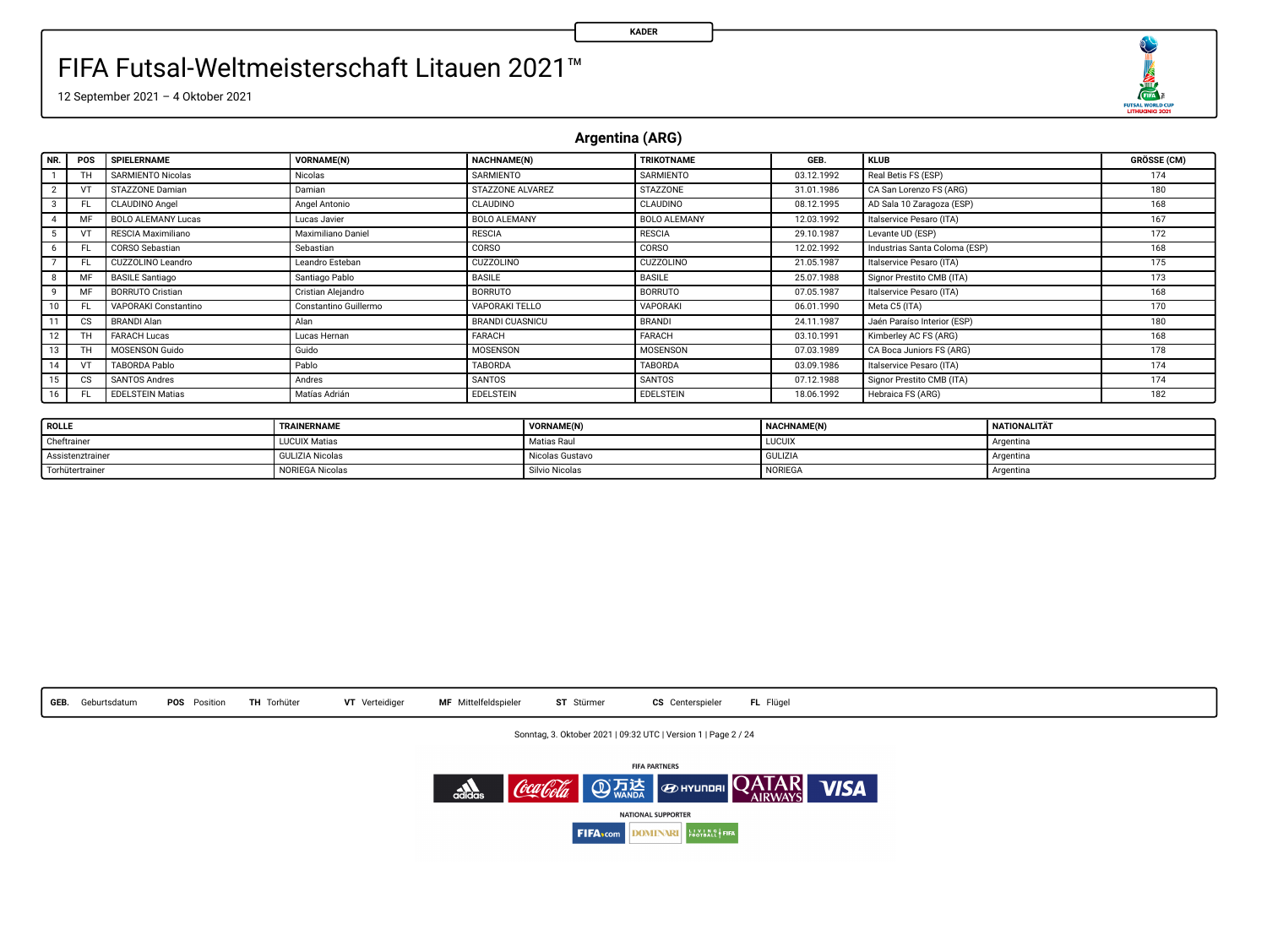

12 September 2021 – 4 Oktober 2021

**Brazil (BRA)**

| NR. | POS                    | SPIELERNAME           | <b>VORNAME(N)</b>   | NACHNAME(N)           | TRIKOTNAME       | GEB.       | <b>KLUB</b>                 | <b>GRÖSSE (CM)</b> |
|-----|------------------------|-----------------------|---------------------|-----------------------|------------------|------------|-----------------------------|--------------------|
|     | TH.                    | <b>GUITTA</b>         | Thiago              | MENDES ROCHA          | <b>GUITTA</b>    | 11.06.1987 | Sporting CP FS (POR)        | 177                |
| -   | ΤН                     | <b>DJONY</b>          | Djony               | <b>MENDES</b>         | <b>DJONY</b>     | 07.06.1985 | Magnus Futsal (BRA)         | 182                |
|     | TH                     | WILLIAN               | Willian Felipe      | <b>DORN</b>           | <b>WILLIAN</b>   | 17.12.1994 | Joinville EC (BRA)          | 184                |
|     | VT                     | MARLON                | Marlon              | OLIVEIRA ARAUJO       | <b>MARLON</b>    | 28.12.1987 | Palma FS (ESP)              | 178                |
|     |                        | <b>BRUNO</b>          | <b>Bruno Rafael</b> | DE RAMOS DIAS         | <b>BRUNO</b>     | 10.04.1987 | Ukhta Futsal (RUS)          | 174                |
| 6   | FL.                    | <b>DYEGO</b>          | Dyego Henrique      | ZUFFO                 | <b>DYEGO</b>     | 05.08.1989 | FC Barcelona FS (ESP)       | 176                |
|     | FL.                    | LEANDRO LINO          | Leandro             | LINO DOS SANTOS       | L LINO           | 25.07.1995 | Magnus Futsal (BRA)         | 175                |
|     | FL.                    | LEONARDO              | Leonardo            | CAETANO SILVA         | <b>LEONARDO</b>  | 05.12.1998 | Magnus Futsal (BRA)         | 173                |
|     | CS.                    | <b>VINICIUS ROCHA</b> | Vinicius            | NUNES ROCHA           | ROCHA            | 30.03.1995 | Sporting CP FS (POR)        | 177                |
| 10  | $\overline{\text{cs}}$ | PITO                  | Jean Pierre         | <b>GUISEL COSTA</b>   | PITO             | 06.11.1991 | FC Barcelona FS (ESP)       | 185                |
|     | CS.                    | FERRAO                | Carlos Vagner       | <b>GULARTE FILHO</b>  | FERRAO           | 29.10.1990 | FC Barcelona FS (ESP)       | 178                |
| 12  | FL.                    | <b>ARTHUR</b>         | Arthur Guilherme    | DE SOUSA FORTUNATO    | <b>ARTHUR</b>    | 16.05.1994 | SL Benfica FS (POR)         | 178                |
|     | FL.                    | GADEIA                | Fabricio            | <b>BASTEZINI</b>      | <b>GADEIA</b>    | 14.06.1988 | MFK Kairat Almaty (KAZ)     | 176                |
|     | VT                     | RODRIGO               | Rodrigo             | HARDY ARAUJO          | <b>RODRIGO</b>   | 07.06.1984 | Magnus Futsal (BRA)         | 184                |
| 15  | VT                     | LE                    | Jefferson           | MATIAS LOPES          | LÉ               | 07.09.1984 | SC Corinthians Futsal (BRA) | 180                |
| 16  | $\overline{\text{cs}}$ | <b>DIEGUINHO</b>      | Diego Henrique      | <b>DE ABREU ASSIS</b> | <b>DIEGUINHO</b> | 22.06.1989 | Joinville EC (BRA)          | 175                |

| <b>ROLLE</b>     | TRAINERNAME              | VORNAME(N)       | <b>NACHNAME(N)</b>       | <b>NATIONALITÄT</b> |
|------------------|--------------------------|------------------|--------------------------|---------------------|
| Cheftrainer      | <b>MAROUINHOS XAVIER</b> | Marcos           | <b>XAVIER DE ANDRADE</b> | Brazi               |
| Assistenztrainer | CARDOSO Paulo            | Paulo Cesar      | CARDOSO                  | Brazi               |
| Torhütertrainer  | <b>DUARTE Carlos</b>     | Carlos Frederico | <b>DUARTE ANTUNES</b>    | Brazi               |



Sonntag, 3. Oktober 2021 | 09:32 UTC | Version 1 | Page 3 / 24

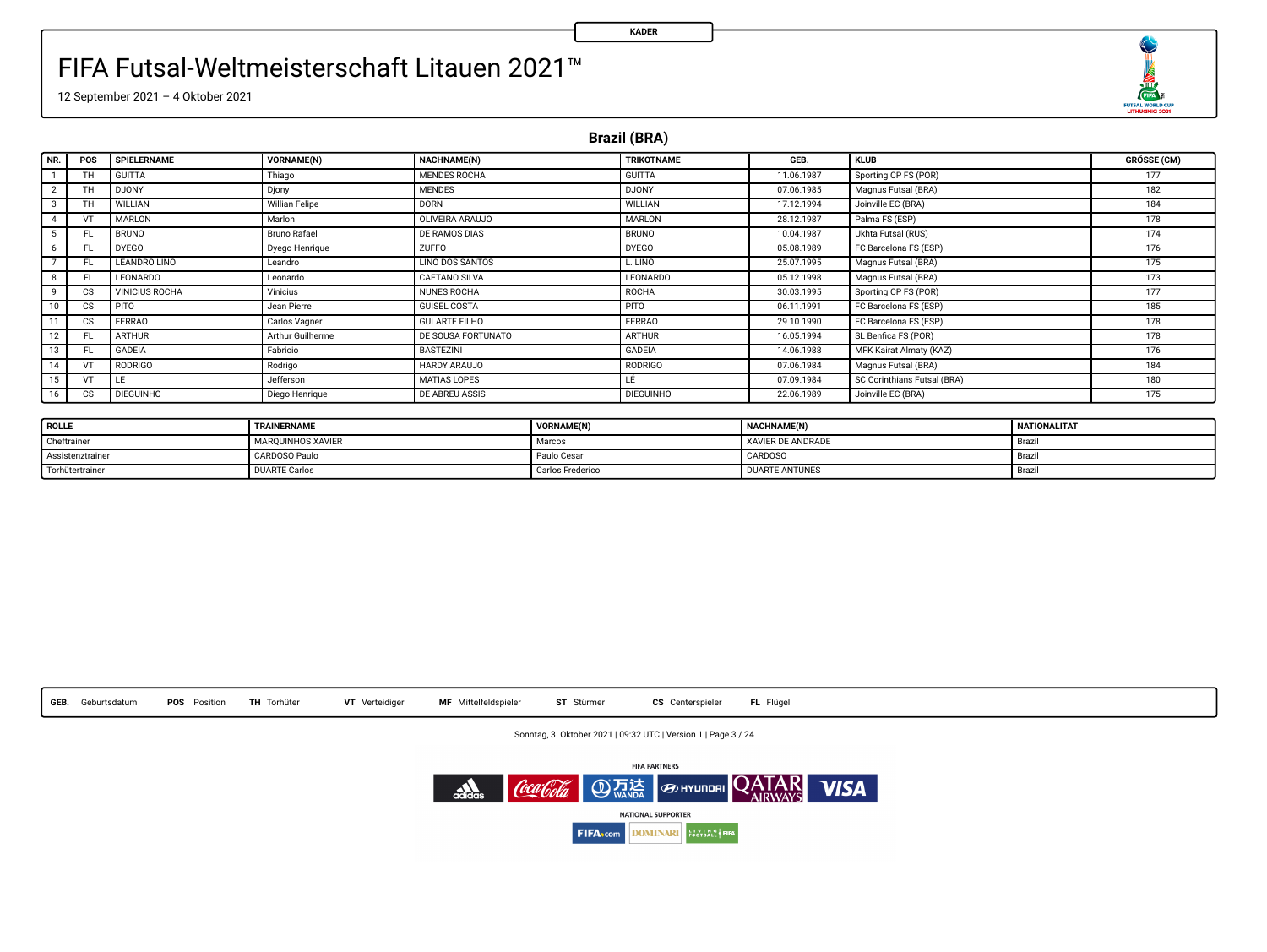

12 September 2021 – 4 Oktober 2021

**Costa Rica (CRC)**

| NR.     | <b>POS</b> | SPIELERNAME              | VORNAME(N)             | NACHNAME(N)            | TRIKOTNAME    | GEB.       | <b>KLUB</b>              | <b>GRÖSSE (CM)</b> |
|---------|------------|--------------------------|------------------------|------------------------|---------------|------------|--------------------------|--------------------|
|         | TH         | <b>VARGAS Cesar</b>      | Cesar Ramses           | VARGAS ROSALES         | C. VARGAS     | 15.02.1998 | AD Borussia (CRC)        | 160                |
|         | FL.        | <b>GUEVARA Jose</b>      | Jose Antonio           | <b>GUEVARA ESTRADA</b> | J. GUEVARA    | 16.03.1991 | CDI Orotinense SAD (CRC) | 165                |
|         | FL.        | <b>GOMEZ Daniel</b>      | <b>Daniel Andres</b>   | GOMEZ AGUERO           | D. GOMEZ      | 08.07.1994 | CDI Orotinense SAD (CRC) | 175                |
|         | <b>CS</b>  | <b>VARGAS Diego</b>      | Diego Alonso           | VARGAS GONZALEZ        | D. VARGAS     | 21.12.1991 | AD Esparza (CRC)         | 172                |
|         | MF         | SALAS Jean               | Jean Carlo             | <b>SALAS JIMENEZ</b>   | J. SALAS      | 04.07.1998 | AD Borussia (CRC)        | 170                |
|         | MF         | <b>FONSECA Victor</b>    | Victor Josue           | <b>FONSECA FONSECA</b> | V. FONSECA    | 16.11.1992 | RS Hatillo (CRC)         | 169                |
|         | MF.        | GARRO Gilberth           | <b>Gilberth Andres</b> | <b>GARRO GONZALEZ</b>  | G. GARRO      | 26.11.1990 | RS Hatillo (CRC)         | 165                |
| 8       | FL.        | CORDERO Juan             | Juan Alonso            | CORDERO RAMIREZ        | J. CORDERO    | 29.05.1988 | RS Hatillo (CRC)         | 160                |
| ۹       | <b>CS</b>  | CABALCETA Minor          | Minor Lineker          | CABALCETA CHAVARRIA    | M. CABALCETA  | 24.05.1994 | BSF Bochnia (POL)        | 170                |
| 10      | FL.        | <b>CUBILLO Edwin</b>     | Edwin Jose             | <b>CUBILLO PORRAS</b>  | E. CUBILLO    | 23.08.1987 | AD Borussia (CRC)        | 168                |
|         | FL.        | <b>TIJERINO Milinton</b> | Milinton Andrey        | TIJERINO CALDERON      | M. TIJERINO   | 26.09.1997 | BSF Bochnia (POL)        | 161                |
| $12-12$ | FL.        | <b>ZUNIGA Diego</b>      | Diego Andres           | ZUÑIGA CAMBRONERO      | D. ZUÑIGA     | 11.07.1990 | RS Hatillo (CRC)         | 183                |
| 13      | тн         | <b>TORUNO Jairo</b>      | Jairo Jose             | <b>TORUNO GOMEZ</b>    | J. TORUÑO     | 22.11.1983 | RS Hatillo (CRC)         | 183                |
|         | TH.        | SANTAMARIA Alvaro        | Alvaro Roberto         | SANTAMARIA GONZALEZ    | A. SANTAMARIA | 01.04.1988 | RS Hatillo (CRC)         | 179                |
| 15      | FL.        | RODRIGUEZ Pablo          | Pablo Yunen            | RODRIGUEZ RAMIREZ      | P. RODRIGUEZ  | 15.05.1998 | RS Hatillo (CRC)         | 175                |
| 16      | CS.        | <b>GAMBOA Enmanuel</b>   | Enmanuel               | GAMBOA VALENCIANO      | E. GAMBOA     | 24.07.1999 | AE Paraíso (CRC)         | 182                |

| <b>ROLLE</b>     | TRAINERNAME           | VORNAME(N)     | NACHNAME(N)      | <b>NATIONALITÄT</b> |
|------------------|-----------------------|----------------|------------------|---------------------|
| Cheftrainer      | OUIROS Carlos         | Carlos Enrique | OUIROS ALVAREZ   | Costa Rica          |
| Assistenztrainer | RAMOS Alexander       | Alexander      | RAMOS AGUILAR    | Costa Rica          |
| Torhütertrainer  | <b>HERRERA</b> Didier | Didie          | HERRERA ALVARADO | Costa Rica          |



Sonntag, 3. Oktober 2021 | 09:32 UTC | Version 1 | Page 4 / 24

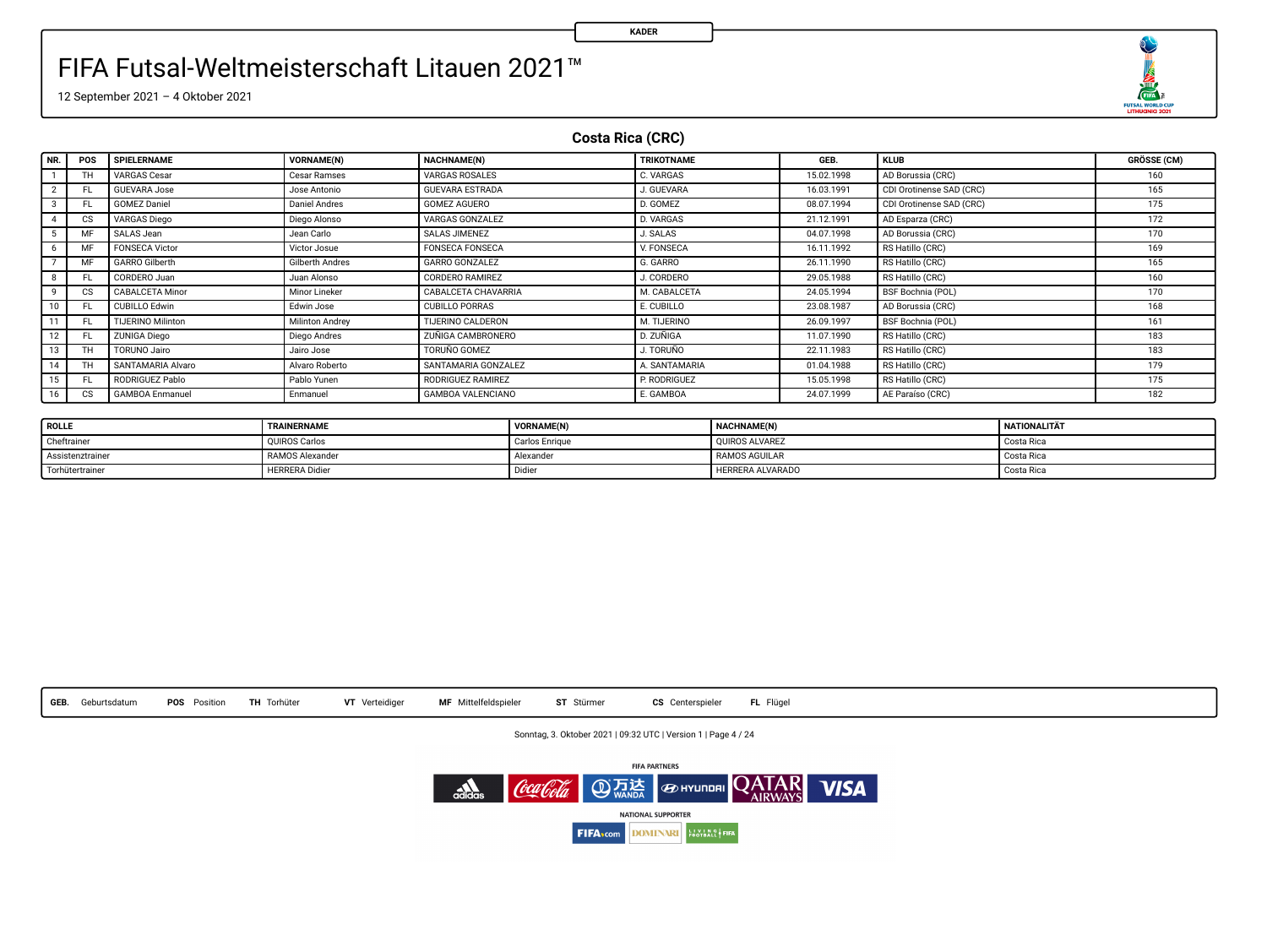

12 September 2021 – 4 Oktober 2021

**Czech Republic (CZE)**

| NR.            | POS       | SPIELERNAME           | VORNAME(N) | <b>NACHNAME(N)</b> | <b>TRIKOTNAME</b>  | GEB.       | <b>KLUB</b>              | <b>GRÖSSE (CM)</b> |
|----------------|-----------|-----------------------|------------|--------------------|--------------------|------------|--------------------------|--------------------|
|                | TH        | NEMEC Lukas           | Lukáš      | <b>NEMEC</b>       | NÉMEC              | 22.02.1998 | SK Interobal Plzeň (CZE) | 187                |
| $\overline{2}$ | VΤ        | HOMOLA Jan            | Jan        | <b>HOMOLA</b>      | HOMOLA             | 17.02.1994 | SK Slavia Praha (CZE)    | 180                |
|                | FL.       | VOKOUN Jiri           | Jiří       | VOKOUN             | VOKOUN             | 11.12.1996 | SK Olympik Mělník (CZE)  | 178                |
|                | ST        | ZARUBA Radim          | Radim      | ZÁRUBA             | ZÁRUBA             | 28.12.1994 | SK Slavia Praha (CZE)    | 173                |
|                | <b>ST</b> | DROZD Payel           | Pavel      | <b>DROZD</b>       | DROZD <sub>P</sub> | 12.09.1995 | Era-Pack Chrudim (CZE)   | 180                |
|                | ST        | <b>KRIVANEK Lukas</b> | Lukáš      | <b>KRIVÁNEK</b>    | <b>KRIVÁNEK</b>    | 23.06.1997 | AC Sparta Praha (CZE)    | 177                |
|                | VΤ        | <b>RESETAR Lukas</b>  | Lukáš      | RESETÁR            | <b>RESETAR</b>     | 28.04.1984 | SK Interobal Pizen (CZE) | 180                |
|                | VT        | SLOVACEK Matei        | Matej      | <b>SLOVACEK</b>    | SLOVÁČEK           | 08.10.1990 | Era-Pack Chrudim (CZE)   | 176                |
| $\mathbf{Q}$   | VT        | <b>KOUDELKA Tomas</b> | Tomáš      | KOUDELKA           | KOUDELKA           | 17.12.1990 | Era-Pack Chrudim (CZE)   | 171                |
| 10             | ST        | SEIDLER Michal        | Michal     | SEIDLER            | <b>SEIDLER</b>     | 05.04.1990 | SK Interobal Pizen (CZE) | 178                |
| 11             | ST        | DROZD David           | David      | DROZD              | DROZD D.           | 12.09.1995 | Era-Pack Chrudim (CZE)   | 180                |
| 12             | TH.       | <b>GERCAK Libor</b>   | Libor      | <b>GERCAK</b>      | <b>GERCAK</b>      | 22.07.1975 | AC Sparta Praha (CZE)    | 186                |
| 13             | VT        | <b>HOLY Michal</b>    | Michal     | HOLY               | HOLY               | 29.05.1990 | SK Interobal Pizen (CZE) | 180                |
| 14             | ST        | <b>VNUK Tomas</b>     | Tomáš      | <b>VNUK</b>        | <b>VNUK</b>        | 01.12.1993 | SK Interobal Plzeň (CZE) | 176                |
| 15             | <b>CS</b> | JOST David            | David      | <b>JOST</b>        | <b>JOST</b>        | 01.02.1995 | SK Slavia Praha (CZE)    | 185                |
| 16             | TH.       | VAHALA Ondrei         | Ondřei     | VAHALA             | VAHALA             | 25.05.1990 | SK Interobal Pizen (CZE) | 181                |

| <b>ROLLE</b>     | TRAINERNAME        | VORNAME(N) | NACHNAME(N) | NATIONALITÄT   |
|------------------|--------------------|------------|-------------|----------------|
| Cheftrainer      | NEUMANN Tomas      | I omas     | NEUMANN     | Czech Republi  |
| Assistenztrainer | BARTOSEK Vlastimil | Vlastimu   | BARTOŠEK    | Czech Republi- |



Sonntag, 3. Oktober 2021 | 09:32 UTC | Version 1 | Page 5 / 24

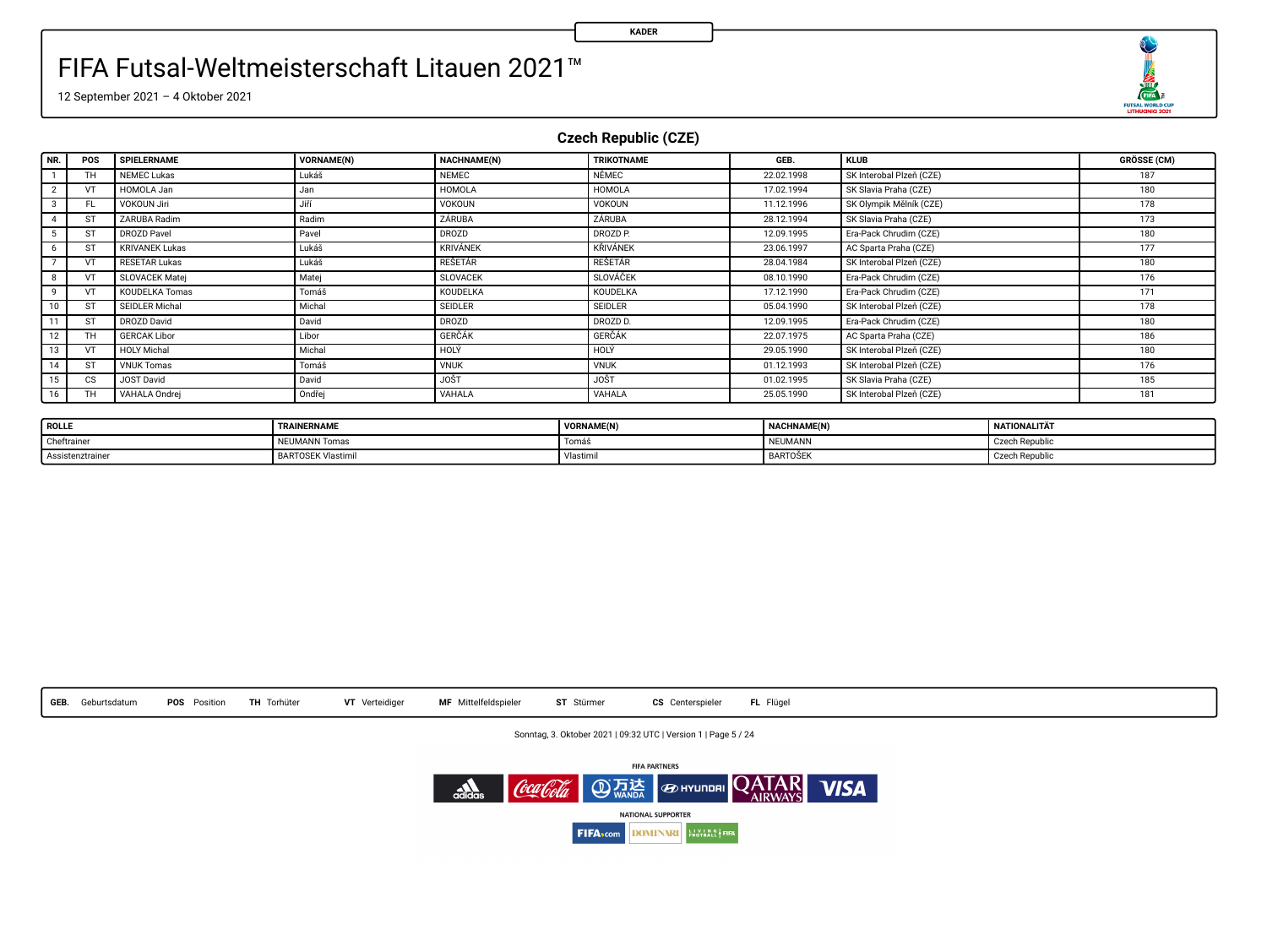O  $\begin{array}{r}\n\overbrace{\text{max}} \\
\overbrace{\text{max}} \\
\overbrace{\text{maxmax}} \\
\overbrace{\text{maxmax}} \\
\overbrace{\text{max}} \\
\overbrace{\text{max}} \\
\overbrace{\text{max}} \\
\overbrace{\text{max}} \\
\overbrace{\text{max}} \\
\overbrace{\text{max}} \\
\overbrace{\text{max}} \\
\overbrace{\text{max}} \\
\overbrace{\text{max}} \\
\overbrace{\text{max}} \\
\overbrace{\text{max}} \\
\overbrace{\text{max}} \\
\overbrace{\text{max}} \\
\overbrace{\text{max}} \\
\overbrace{\text{max}} \\
\overbrace{\text{max}} \\
\overbrace{\text{max}} \\
\overbrace{\text{max}} \\
\overbrace{\text{max}} \\
\overbrace$ 

12 September 2021 – 4 Oktober 2021

**Egypt (EGY)**

| NR.            | POS       | SPIELERNAME          | VORNAME(N)                 | NACHNAME(N)       | TRIKOTNAME    | GEB.       | <b>KLUB</b>             | <b>GRÖSSE (CM)</b> |
|----------------|-----------|----------------------|----------------------------|-------------------|---------------|------------|-------------------------|--------------------|
|                |           | GAMAL ARDELNASER     | Gamal Abdelnaser Mohamed   | BADAWY            | GAMAL         | 20.01.1993 | El Alamein FC (EGY)     | 176                |
| $\overline{2}$ |           | <b>SHOBER</b>        | Mahmoud Abdelwahab Mahmoud | ABDELWAHAB        | <b>SHOBER</b> | 26.03.1994 | El Alamein FC (EGY)     | 170                |
|                | CS        | ABDELRAHMAN ELASHWAL | Abdelrahman Eid Moawad     | MOHAMED           | A. ELASHWAL   | 25.12.1993 | Al Shorta SC (IRO)      | 170                |
|                |           | <b>DUNGA</b>         | Alaa Mohamed Mahmoud       | <b>EISSA</b>      | <b>DUNGA</b>  | 29.05.1999 | El Minya SC (EGY)       | 170                |
|                |           | ABDELRAHMAN BODY     | Abdelrahman Saved Mostafa  | MAHMOUD           | A. BODY       | 06.09.1992 | El Shorta SC (EGY)      | 170                |
|                |           | MOHAMED AHMED        | Mohamed Ahmed Saleh Ahmed  | MOHAMED           | M. AHMED      | 28.10.1987 | Bank El Ahly SC (EGY)   | 170                |
|                |           | MOHAMED MANSOUR      | Mohamed Mansour Atta       | <b>HASSAN</b>     | <b>MANS</b>   | 11.01.1992 | Bank El Ahly SC (EGY)   | 170                |
|                | FL.       | ALY RAMADAN          | Alv Ramadan Eldaba         | <b>IBRAHIM</b>    | A. RAMADAN    | 13.06.1994 | Misr El-Makasa SC (EGY) | 170                |
| ٠              | FL        | TAREK SHOOLA         | Tarek Hasasan Abdelfattah  | HASSAN ELOALIOUBY | T. SHOOLA     | 12.06.1996 | Ismaily SC (EGY)        | 170                |
| 10             |           | <b>ESSAM ALLA</b>    | Essam Alla Shamkh          | RAMADAN           | <b>ESSAM</b>  | 01.09.1994 | Khor Fakkan Club (UAE)  | 178                |
| 11             | FL.       | MOHAMED SAEED        | Mohamed Said Labib         | MOHAMED           | M. SAEED      | 30.09.1995 | Mostagbal Watan (EGY)   | 174                |
| 12             | FL.       | MOSTAFA EID          | Mostafa Eid Mohamed        | KHALAF            | M. EID        | 17.08.1992 | Al Rayyan (KSA)         | 170                |
| 13             | CS.       | SALAH HOSNY          | Salah Hosny Afify          | MORSY             | SALAH         | 06.08.1990 | El Shorta SC (EGY)      | 179                |
| 14             | <b>CS</b> | KOKI                 | Mohamed Abdelhamid Mohamed | ABDELRAZEK        | KOKI          | 25.11.1994 | Tuwek Club (KSA)        | 170                |
| 15             | FL.       | KHALED YOUSRY        | Khaled Yousry Ibrahim Emam | ABDELWAHED        | K. YOUSRY     | 17.01.1999 | El Minya SC (EGY)       | 170                |
| 16             |           | AHMED FIKRY          | Ahmed Fekri Saleh Ahmed    | <b>ELMORSI</b>    | A. FIKRY      | 27.12.1994 | Ismaily SC (EGY)        | 170                |

| ROLLE            | TRAINERNAME              | <b>VORNAME(N)</b>             | <b>NACHNAME(N)</b> | NATIONALITÄT      |
|------------------|--------------------------|-------------------------------|--------------------|-------------------|
| Cheftraine       | <b>GEHAD ELSAYED</b>     | Gehad Arafa Abdelassim        | <b>ELSAYED</b>     | <b>Lavo</b>       |
| Assistenztrainer | SAMEH SALEH              | Sameh Saleh Hussein           | <b>EISSA</b>       | . Lavo            |
| Torhütertrainer  | <b>ABDELGHANY Yasser</b> | Yasser Abdelkhalek Abdelghany | MOHAMED            | Eavo <sup>1</sup> |



Sonntag, 3. Oktober 2021 | 09:32 UTC | Version 1 | Page 6 / 24

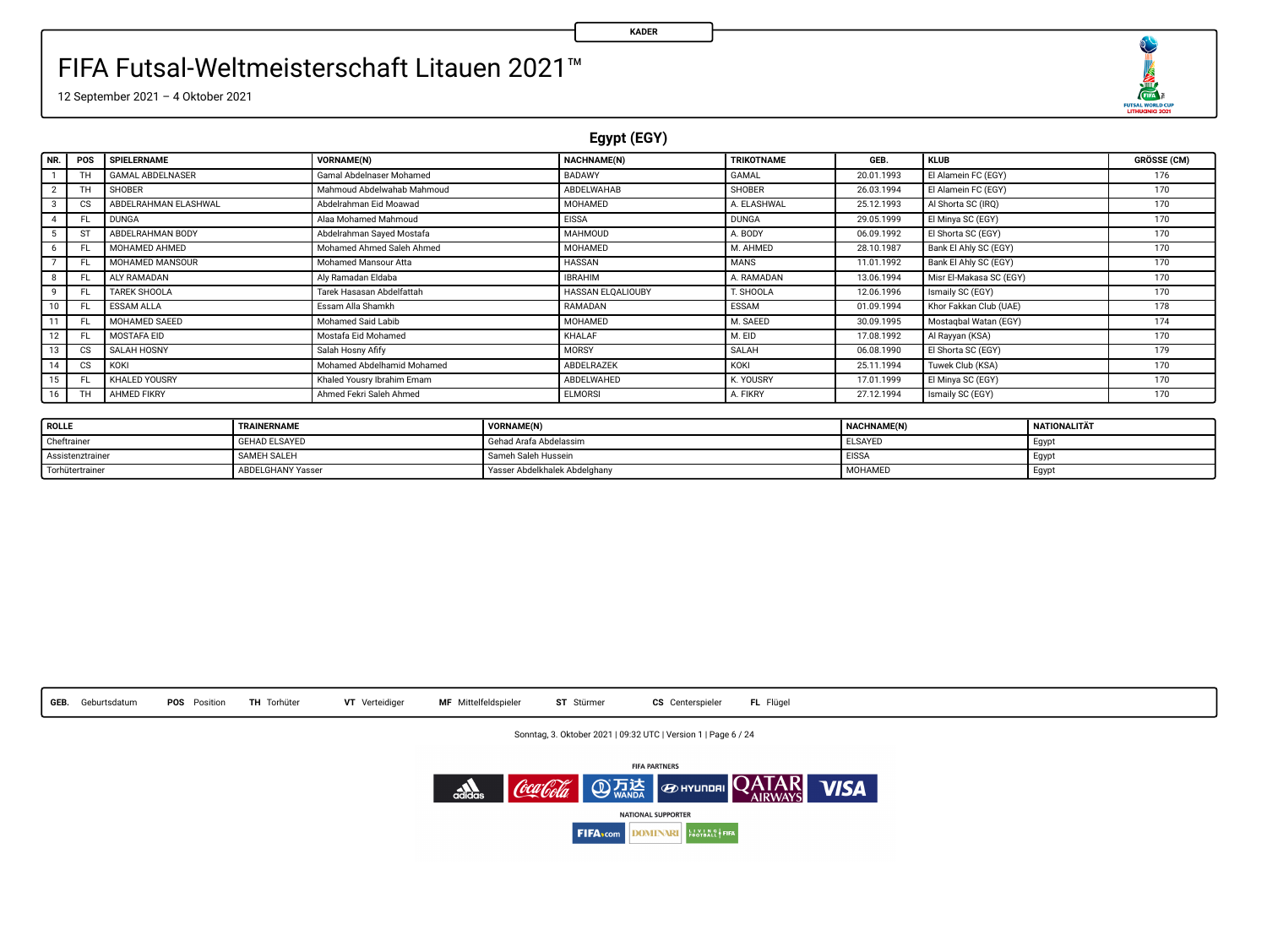

12 September 2021 – 4 Oktober 2021

**Guatemala (GUA)**

| NR. | POS       | SPIELERNAME            | <b>VORNAME(N)</b> | NACHNAME(N)           | TRIKOTNAME    | GEB.       | <b>KLUB</b>             | <b>GRÖSSE (CM)</b> |
|-----|-----------|------------------------|-------------------|-----------------------|---------------|------------|-------------------------|--------------------|
|     | <b>TH</b> | AREVALO Lester         | Lester Elieser    | ARÉVALO ARÉVALO       | AREVALO       | 09.03.1996 | FSC Legendarios (GUA)   | 172                |
|     | <b>TH</b> | RAMIREZ William        | William Oswaldo   | RAMÍREZ OUIÑONEZ      | W. RAMÍREZ    | 02.02.1980 | Glucosoral FSC (GUA)    | 168                |
|     | FL.       | MORAN Pablo            | Pablo Emanuel     | MORAN OUIÑONEZ        | P. MORAN      | 07.05.1996 | Farmacéuticos FSC (GUA) | 168                |
|     | VT        | <b>GONZALEZ Jose</b>   | José Rafael       | GONZÁLEZ BERDÚO       | J. GONZALEZ   | 10.12.1986 | Glucosoral FSC (GUA)    | 177                |
|     |           | SANTIZO Edgar          | Edgar Ernesto     | SANTIZO RODRÍGUEZ     | E. SANTIZO    | 02.02.1987 | CSD Tellioz (GUA)       | 165                |
|     | VT        | <b>ALAY Alexander</b>  | José Alexander    | ALAY GUDIEL           | A. ALAY       | 11.02.1988 | Glucosoral FSC (GUA)    | 179                |
|     | <b>CS</b> | MANSILLA Jose          | Jose Carlos       | <b>MANSILLA RAMOS</b> | J. MANSILLA   | 19.11.1988 | Glucosoral FSC (GUA)    | 172                |
|     |           | ALVARADO Roman         | Roberto Román     | ALVARADO GONZALEZ     | R. ALVARADO   | 02.12.1997 | Glucosoral FSC (GUA)    | 172                |
|     | <b>CS</b> | <b>ENRIQUEZ Walter</b> | Walter Aleiandro  | ENRÍOUEZ              | W. ENRIOUEZ   | 13.03.1988 | Glucosoral FSC (GUA)    | 171                |
| 10  | FL.       | SANDOVAL Marvin        | Marvin René       | SANDOVAL PRADO        | M. SANDOVAL   | 22.03.1989 | Glucosoral FSC (GUA)    | 175                |
| 11  | FL.       | AGUILAR Alan           | Alan Josué        | AGUILAR ALDANA        | A. AGUILAR    | 02.12.1989 | Glucosoral FSC (GUA)    | 168                |
| 12  | TH        | <b>REYES Jose</b>      | José Eduardo      | RÉYES GÓMEZ           | J. REYES      | 20.11.1995 | CSD Tellioz (GUA)       | 167                |
| 13  | FL.       | AREVALO Jonatan        | Jonatán Anibal    | ARÉVALO ARÉVALO       | J. AREVALO    | 24.02.1993 | FSC Legendarios (GUA)   | 169                |
| 14  | FL.       | <b>RUIZ Wanderley</b>  | Wanderley         | RUIZ JURADO           | WANDERLEY     | 09.08.1995 | FSC Legendarios (GUA)   | 168                |
| 15  | FL.       | <b>RUIZ Patrick</b>    | Patrick           | RUIZ JURADO           | PATRICK R. J. | 10.01.1993 | FSC Legendarios (GUA)   | 169                |
| 16  | <b>CS</b> | CAMPAIGNAC Fernando    | Fernando Jose     | CAMPAIGNAC DARDÓN     | CAMPAIGNAC    | 13.06.1994 | Glucosoral FSC (GUA)    | 169                |

| <b>ROLLE</b>     | TRAINERNAME          | VORNAME(N)     | <b>NACHNAME(N)</b> | <b>NATIONALITÄT</b> |
|------------------|----------------------|----------------|--------------------|---------------------|
| Cheftrainer      | DE LEON Estuardo     | Jaime Estuardo | DE LEON JUAREZ     | Guatemala           |
| Assistenztrainer | CANO Sadii           | Sadii Rene     | CANO GARRIDO       | Guatemala           |
| Torhütertrainer  | <b>MOLINA Walter</b> | Walter Armando | MOLINA DAVILA      | Guatemala           |



Sonntag, 3. Oktober 2021 | 09:32 UTC | Version 1 | Page 7 / 24

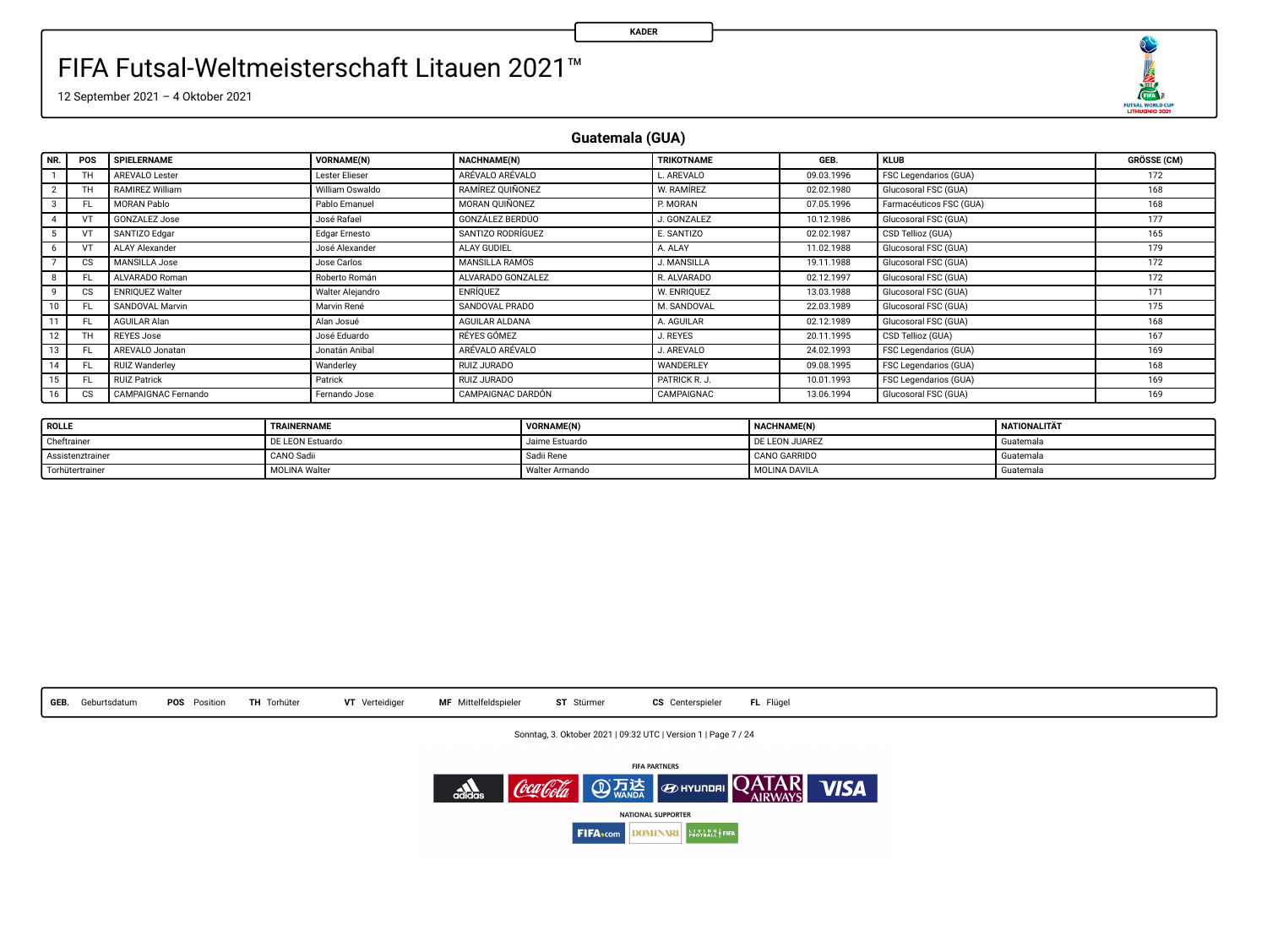O 

12 September 2021 – 4 Oktober 2021

**IR Iran (IRN)**

| NR. | <b>POS</b>             | SPIELERNAME             | <b>VORNAME(N)</b> | <b>NACHNAME(N)</b>    | TRIKOTNAME          | <b>GFR</b> | <b>KLUB</b>                   | <b>GRÖSSE (CM)</b> |
|-----|------------------------|-------------------------|-------------------|-----------------------|---------------------|------------|-------------------------------|--------------------|
|     | TH                     | MOHAMMADI Sepehr        | Sepehr            | MOHAMMADI             | S. MOHAMMADI        | 08.08.1989 | Giti Pasand Isfahan FSC (IRN) | 180                |
|     |                        | SAMIMI Alireza          | Alireza           | <b>SAMIMI</b>         | A. SAMIMI           | 29.06.1987 | Mes Sungun FSC (IRN)          | 187                |
|     | F1                     | ESMAEILPOUR Ahmad       | Ahmad             | <b>ESMAEILPOUR</b>    | A. ESMAEILPOUR      | 08.09.1988 | Shenzhen Jianlibao (CHN)      | 186                |
| 4   |                        | RAFIEIPOUR Alireza      | Alireza           | RAFIEI POUR           | A. RAFIEIPOUR       | 09.10.1993 | Kerap Alvand FSC (IRN)        | 182                |
|     |                        | AHMADI Hamid            | Hamid             | AHMADIDAZAJ           | H. AHMADI           | 24.11.1988 | Mes Sungun FSC (IRN)          | 181                |
| 6   | FL                     | SANGSEFIDI Mohammadreza | Mohammadreza      | SANGSEFIDI            | M. SANGSEFIDI       | 02.11.1989 | Giti Pasand Isfahan FSC (IRN) | 173                |
|     | FL                     | <b>HASSANZADEH Ali</b>  | Ali Asghar        | HASSANZADEH NAVLIGHE  | A. HASSANZADEH      | 02.11.1987 | Giti Pasand Isfahan FSC (IRN) | 170                |
| 8   | F1                     | OLADGHOBAD Moslem       | Moslem            | OLADGHOBAD            | M. OLADGHOBAD       | 29.11.1995 | Kerap Alvand FSC (IRN)        | 183                |
| 9   | CS                     | AHMAD ABBASI Saeid      | Saeid             | AHMAD ABBASI          | S. AHMAD ABBASI     | 31.07.1992 | Giti Pasand Isfahan FSC (IRN) | 181                |
| 10  | $\overline{\text{cs}}$ | <b>TAYEBI Hossein</b>   | Hossein           | <b>TAYEBIBIDGOLI</b>  | H. TAYEBI           | 29.09.1988 | SL Benfica (POR)              | 178                |
| 11  | FL                     | <b>FAKHIM Farhad</b>    | Farhad            | FAKHIM MOHAMMADALINIA | F. FAKHIM           | 14.10.1984 | Mes Sungun FSC (IRN)          | 180                |
| 12  |                        | SHAJARI Mohammad        | Mohammad          | SHAJARI               | M. SHAJARI          | 30.08.1991 | Kerap Alvand FSC (IRN)        | 173                |
| 13  |                        | <b>TAVAKOLI Farhad</b>  | Farhad            | TAVAKOLI ROOZBAHANI   | F. TAVAKOLI         | 14.01.1989 | Giti Pasand Isfahan FSC (IRN) | 179                |
| 14  | CS                     | JAVID Mahdi             | Mahdi             | <b>GIVAL</b>          | M. JAVID            | 03.05.1987 | Kerap Alvand FSC (IRN)        | 182                |
| 15  | FL.                    | NEMATIAN Taha           | Mohammadtaha      | NEMATIAN JELODAR      | T. NEMATIAN         | 08.02.1995 | Sanich Saveh FSC (IRN)        | 184                |
| 16  | TH                     | MOHAMMADI Bagher        | Bagher            | <b>MOHAMMADI</b>      | <b>B. MOHAMMADI</b> | 21.06.1991 | Sanich Saveh FSC (IRN)        | 184                |

| <b>ROLLE</b>     | <b>TRAINERNAME</b>            | <b>VORNAME(N)</b> | NACHNAME(N)        | <b>NATIONALITÄT</b> |
|------------------|-------------------------------|-------------------|--------------------|---------------------|
| Cheftrainer      | NAZEMALSHARIEH Seved          | Seved Mohammad    | NAZEMAL SHARIEH    | IR Iran             |
| Assistenztrainer | HASHEMZADEH Mohammad          | Mohammad          | <b>HASHEMZADEH</b> | IR Iran             |
| Assistenztrainer | <b>HEIDARIAN Mohammadreza</b> | Mohammadreza      | HEIDARIAN          | IR Iran             |
| Torhütertrainer  | <b>PETROS Mishaeil</b>        | Mishaeil          | PETROS             | IR Iran             |



Sonntag, 3. Oktober 2021 | 09:32 UTC | Version 1 | Page 8 / 24

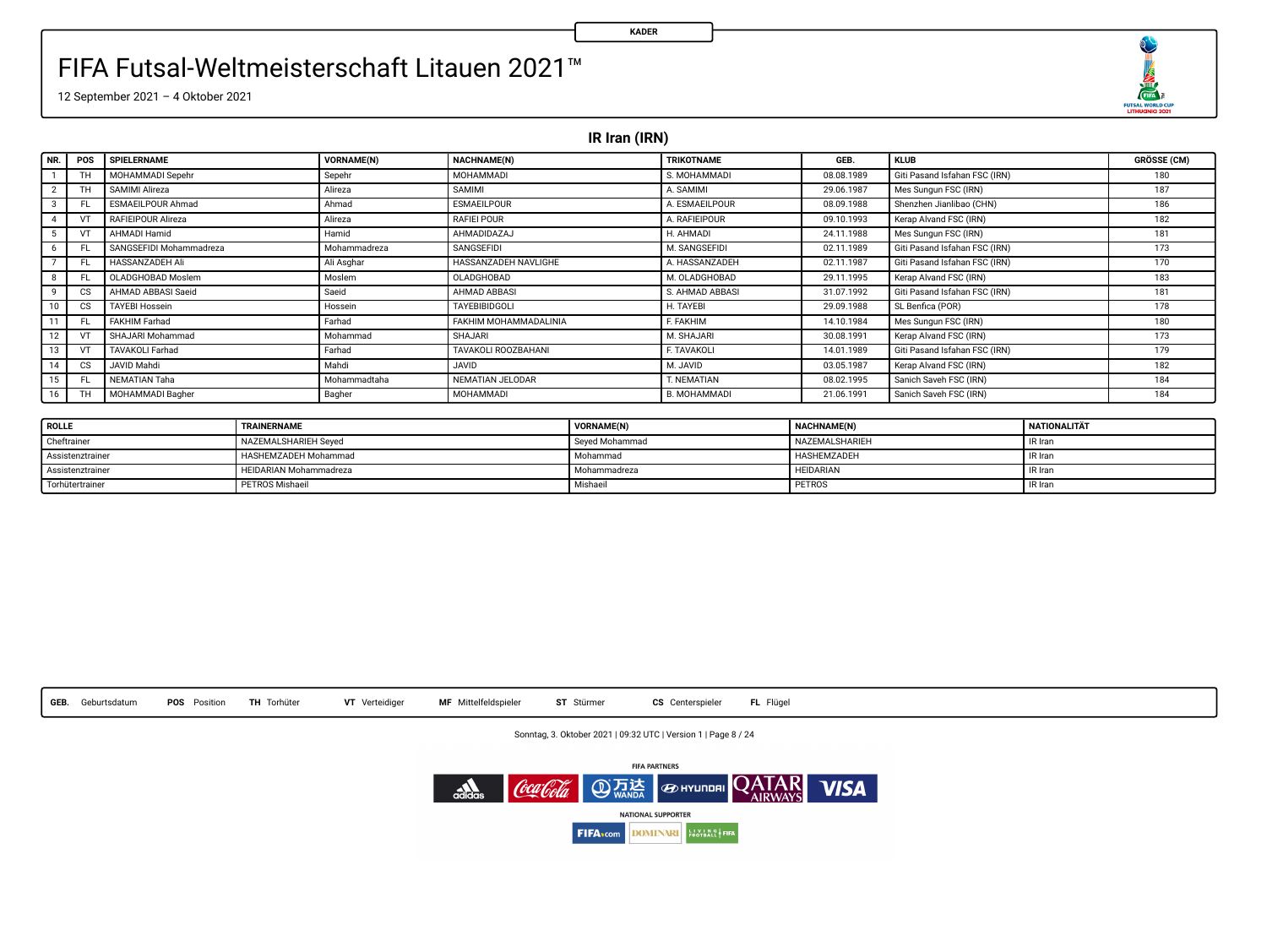

12 September 2021 – 4 Oktober 2021

**Japan (JPN)**

| NR.                     | POS       | SPIELERNAME             | VORNAME(N)        | <b>NACHNAME(N)</b> | <b>TRIKOTNAME</b> | GEB.       | <b>KLUB</b>             | <b>GRÖSSE (CM)</b> |
|-------------------------|-----------|-------------------------|-------------------|--------------------|-------------------|------------|-------------------------|--------------------|
|                         | TH        | SEKIGUCHI Yushi         | Yushi             | SEKIGUCHI          | <b>SEKIGUCHI</b>  | 24.10.1991 | Nagoya Oceans (JPN)     | 176                |
| $\overline{\mathbf{2}}$ | <b>TH</b> | <b>PIRES Higor</b>      | Higor             | PIRES              | <b>PIRES</b>      | 07.07.1980 | Pescadola Machida (JPN) | 187                |
| 3                       | MF        | <b>HOSHI Ryuta</b>      | Ryuta             | HOSHI              | R. HOSHI          | 01.06.1987 | Nagova Oceans (JPN)     | 179                |
|                         | FL.       | YAGI Kivoto             | Kiyoto            | YAGI               | YAGI              | 24.03.1994 | Nagova Oceans (JPN)     | 170                |
|                         | MF        | MINAMOTO Akira          | Akira             | MINAMOTO           | <b>MINAMOTO</b>   | 28.01.1987 | Fuchu Athletic (JPN)    | 168                |
| 6                       | FL.       | YOSHIKAWA Tomoki        | Tomoki            | YOSHIKAWA          | YOSHIKAWA         | 03.02.1989 | Nagoya Oceans (JPN)     | 174                |
|                         | FL.       | <b>MUROTA Yuki</b>      | Yuki              | <b>MUROTA</b>      | <b>MUROTA</b>     | 13.04.1992 | Espolada Hokkaido (JPN) | 165                |
| 8                       | FL.       | KATO Minami             | Minami            | KATO               | KATO              | 20.12.1992 | Shriker Osaka (JPN)     | 175                |
| 9                       | CS        | SHIMIZU Kazuva          | Kazuya            | SHIMIZU            | SHIMIZU           | 06.02.1997 | Córdoba CF (ESP)        | 179                |
| 10                      | FL.       | <b>HENMI Katsutoshi</b> | Katsutoshi Rafael | <b>HENMI</b>       | <b>HENMI</b>      | 30.07.1992 | SL Benfica FS (POR)     | 169                |
| 11                      | CS.       | HOSHI Shota             | Shota             | HOSHI              | S. HOSHI          | 17.11.1985 | Nagoya Oceans (JPN)     | 178                |
| 12                      | FL.       | MORIMURA Takashi        | Takashi           | MORIMURA           | <b>MORIMURA</b>   | 09.09.1991 | Vasagey Oita (JPN)      | 173                |
| 13                      | cs        | <b>MORI Gensuke</b>     | Gensuke           | MORI               | MORI              | 12.04.2001 | Pescadola Machida (JPN) | 175                |
| 14                      | FL.       | NISHITANI Ryosuke       | Ryosuke           | NISHITANI          | <b>NISHITANI</b>  | 31.01.1986 | Nagoya Oceans (JPN)     | 170                |
| 15                      | MF        | OLIVEIRA Arthur         | Arthur            | OLIVEIRA           | OLIVEIRA          | 30.07.1990 | Nagoya Oceans (JPN)     | 181                |
| 16                      | TH        | YAZAWA Daimu            | Daimu             | YAZAWA             | YAZAWA            | 27.02.1994 | Vasagey Oita (JPN)      | 185                |

| <b>ROLLE</b>     | TRAINERNAME             | VORNAME(N) | NACHNAME(N)           | <b>NATIONALITÄT</b> |
|------------------|-------------------------|------------|-----------------------|---------------------|
| Cheftrainer      | <b>GARCIA Bruno</b>     | Bruno José | <b>GARCÍA FORMOSO</b> | Soain               |
| Assistenztrainer | KOGURE Kenichiro        | Kenichiro  | KOGURE                | Japan               |
| Assistenztrainer | SUZUKI Ryuji            |            | <b>SUZUK</b>          | Japar               |
| Torhütertrainer  | <b>UCHIYAMA Keitaro</b> | Keitaro    | <b>UCHIYAMA</b>       | Japar               |



Sonntag, 3. Oktober 2021 | 09:32 UTC | Version 1 | Page 9 / 24

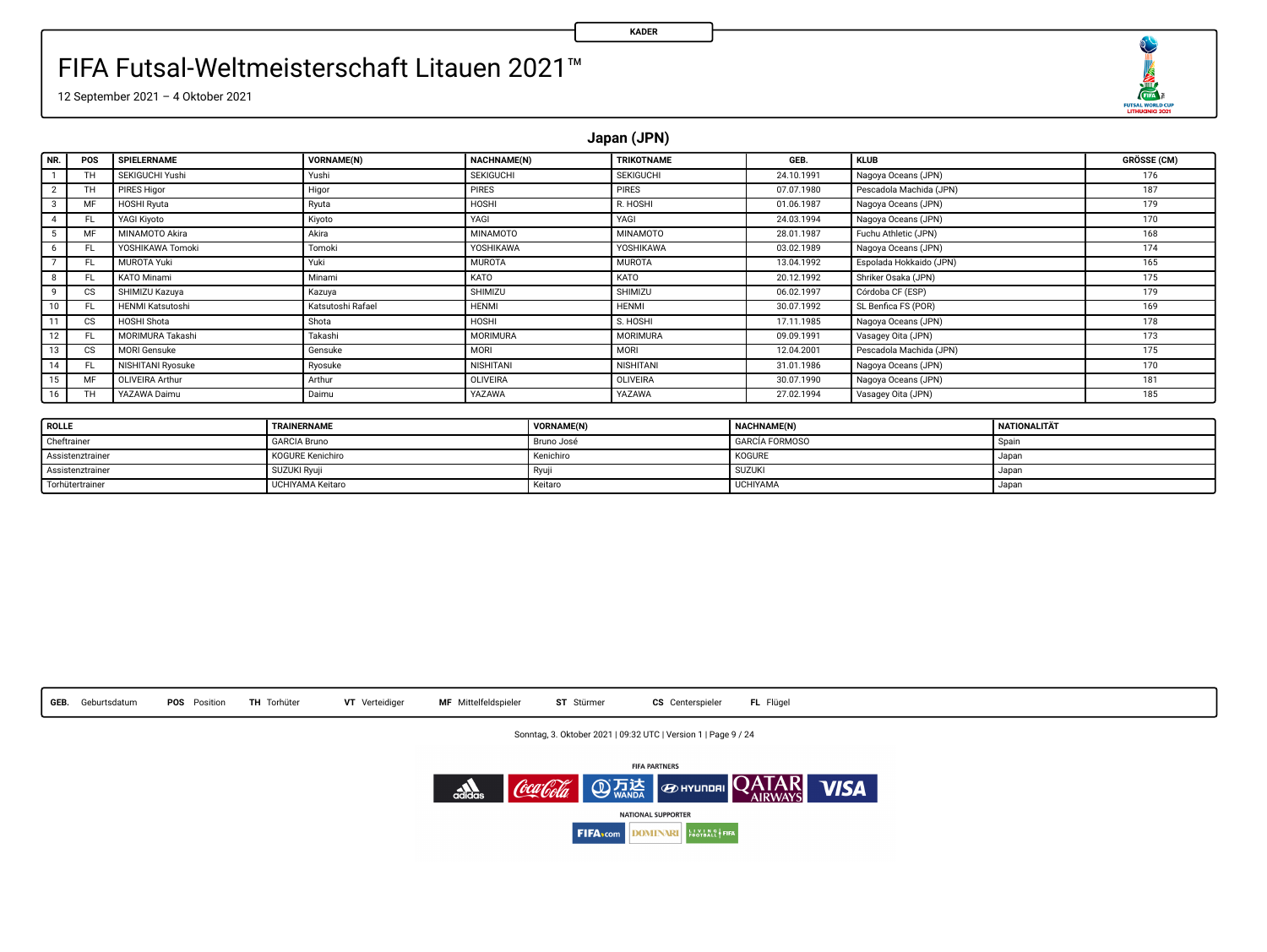

12 September 2021 – 4 Oktober 2021

#### **Kazakhstan (KAZ)**

**KADER**

| NR.            | POS       | SPIELERNAME              | VORNAME(N)     | NACHNAME(N)               | TRIKOTNAME       | <b>GFR</b> | <b>KLUB</b>             | <b>GRÖSSE (CM)</b> |
|----------------|-----------|--------------------------|----------------|---------------------------|------------------|------------|-------------------------|--------------------|
|                | TH        | <b>ATANTAYEV Rauan</b>   | Rauan          | ATANTAYEV                 | ATANTAYEV        | 22.09.1990 | MFC Atyrau (KAZ)        | 175                |
| $\overline{2}$ | <b>TH</b> | <b>HIGUITA</b>           | Leonardo       | DE MELO VIIERA LEITE      | <b>HIGUITA</b>   | 06.06.1986 | MFK Kairat Almaty (KAZ) | 181                |
|                | ST        | TAYNAN                   | Taynan         | DA SILVA REGO             | TAYNAN           | 12.02.1993 | ElPozo Murcia FS (ESP)  | 179                |
|                | ST        | KARAGULOV Nurbek         | Nurbek         | KARAGULOV                 | KARAGULOV        | 14.10.1992 | MFC Aktobe (KAZ)        | 166                |
|                | VT        | NURGOZHIN Dauren         | Dauren         | <b>NURGOZHIN</b>          | <b>NURGOZHIN</b> | 21.05.1990 | MFK Kairat Almaty (KAZ) | 175                |
| 6              |           | MADIYAROV Agedil         | Agedi          | MADIYAROV                 | MADIYAROV        | 03.11.1995 | MFK Lipetsk (RUS)       | 176                |
|                | <b>ST</b> | <b>VALIULLIN Azat</b>    | Azat           | VALIULLIN                 | VALIULLIN        | 05.05.1992 | Ukhta Futsal (RUS)      | 192                |
|                |           | ORAZOV Birzhan           | Birzhan        | ORAZOV                    | ORAZOV           | 17.10.1994 | MFK Kairat Almaty (KAZ) | 177                |
| ٠              | ST        | AKBALIKOV Albert         | Albert         | AKBALIKOV                 | AKBALIKOV        | 05.01.1995 | MFK Kairat Almaty (KAZ) | 178                |
| 10             | <b>ST</b> | YESSENAMANOV Chingiz     | Chingiz        | <b>YESSENAMANOV</b>       | YESSENAMANOV     | 10.03.1989 | MFK Kairat Almaty (KAZ) | 175                |
| 11             | ST        | <b>KNAUB Arnold</b>      | Arnold         | KNAUB                     | KNAUB            | 16.01.1995 | N/A (Free Agent)        | 190                |
| 12             | ST        | <b>TURSAGULOV Dauren</b> | Dauren         | TURSAGULOV                | TURSAGULOV       | 16.01.1996 | MFK Kairat Almaty (KAZ) | 173                |
| 13             | <b>ST</b> | <b>TOKAYEV Zhomart</b>   | Zhomart        | <b>TOKAYEV</b>            | <b>TOKAYEV</b>   | 10.12.1999 | MFC Atyrau (KAZ)        | 161                |
| 14             |           | DOUGLAS JR.              | Douglas Junior | <b>DA SILVA NEGREIROS</b> | DOUGLAS JR.      | 15.10.1988 | MFK Kairat Almaty (KAZ) | 180                |
| 15             | VT        | SARBASSOV Bolat          | Bolat          | SARBASSOV                 | SARBASSOV        | 30.10.1997 | MFC Atyrau (KAZ)        | 178                |
| 16             | TH        | SERIKOV Narun            | Narun          | <b>SERIKOV</b>            | <b>SERIKOV</b>   | 30.09.2001 | MFK Kairat Almaty (KAZ) | 170                |

| <b>ROLLE</b>     | TRAINERNAME    | VORNAME(N)            | <b>MACHINAME/MY</b><br><b>NACHNAMEIN</b> | NATIONALITÄT   |
|------------------|----------------|-----------------------|------------------------------------------|----------------|
| Cheftrainer      | FIGUEROA Paulo | $-1$<br>Paulo Ricardo | <b>FIGUEROA SILVA</b>                    | Braz.          |
| Assistenztrainer | KORIDZE Serge. | Serge                 | KORIDZE                                  | <b>Ukraine</b> |



Sonntag, 3. Oktober 2021 | 09:32 UTC | Version 1 | Page 10 / 24

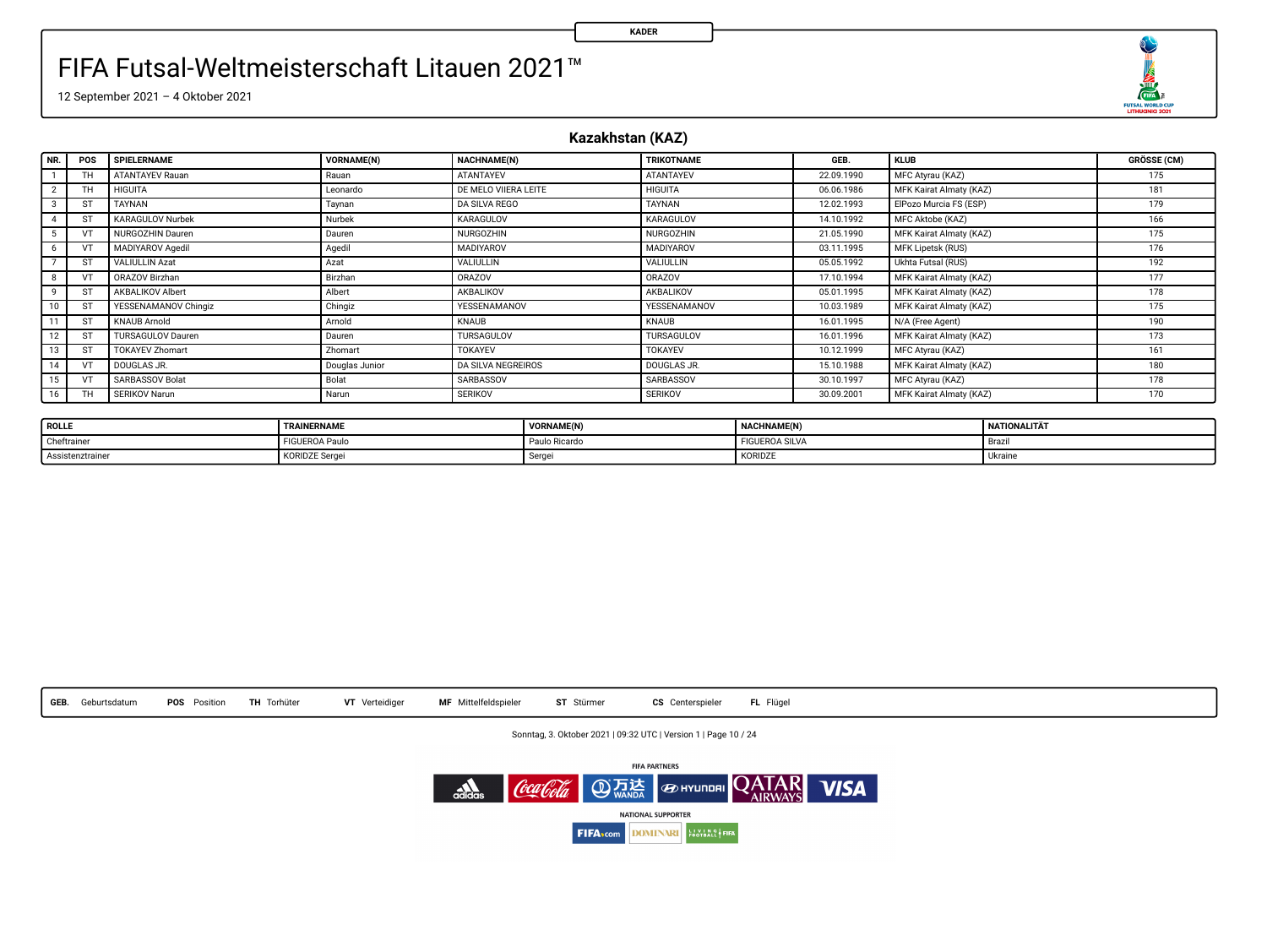

12 September 2021 – 4 Oktober 2021

**Lithuania (LTU)**

| I NR. I                 | POS | SPIELERNAME              | VORNAME(N) | <b>NACHNAME(N)</b> | TRIKOTNAME         | GEB.       | <b>KLUB</b>                  | <b>GRÖSSE (CM)</b> |
|-------------------------|-----|--------------------------|------------|--------------------|--------------------|------------|------------------------------|--------------------|
|                         | TН  | <b>GLINSKIS Laurynas</b> | Laurynas   | <b>GLINSKIS</b>    | <b>GLINSKIS</b>    | 04.04.2001 | Manchester Futsal Club (ENG) | 190                |
| $\overline{2}$          | ΤН  | <b>ZAGARAS Egidijus</b>  | Egidijus   | <b>ZAGARAS</b>     | <b>ZAGARAS</b>     | 18.01.1994 | Jonavos Vikingai (LTU)       | 182                |
| $\overline{\mathbf{3}}$ |     | <b>BUINICKIJ Arsenii</b> | Arsenii    | <b>BUINICKIJ</b>   | <b>BUINICKIJ</b>   | 10.10.1985 | Jonavos Vikingai (LTU)       | 180                |
|                         | FL. | <b>KAULINIS Andrius</b>  | Andrius    | <b>KAULINIS</b>    | KAULINIS           | 01.12.2000 | FC Turbotransfers (LTU)      | 175                |
| 5                       |     | DERENDIAJEV Vladimir     | Vladimir   | DERENDIAJEV        | <b>DERENDIAJEV</b> | 31.05.1990 | Jonavos Vikingai (LTU)       | 186                |
| 6                       |     | <b>BUCMA</b> Tomas       | Tomas      | <b>BUČMA</b>       | <b>BUCMA</b>       | 27.01.1994 | FK Kauno Žalgiris (LTU)      | 187                |
|                         |     | SPIETINIS Benas          | Benas      | <b>SPIETINIS</b>   | <b>SPIETINIS</b>   | 15.02.1996 | Jonavos Vikingai (LTU)       | 190                |
| 8                       | FL. | VOSKUNOVIC Albert        | Albert     | VOSKUNOVIČ         | VOSKUNOVIČ         | 08.12.1998 | FK Kauno Žalgiris (LTU)      | 183                |
| 9                       |     | ZAGURSKAS Justinas       | Justinas   | ZAGURSKAS          | ZAGURSKAS          | 09.10.1995 | FK Kauno Žalgiris (LTU)      | 178                |
| 10                      | ST  | SENDZIKAS Lukas          | Lukas      | <b>SENDŽIKAS</b>   | <b>SENDZIKAS</b>   | 28.11.1992 | FK Kauno Zalgiris (LTU)      | 171                |
| 11                      | CS. | BARANAUSKAS Edgaras      | Edgaras    | BARANAUSKAS        | BARANAUSKAS        | 12.03.1993 | FK Vip (LTU)                 | 184                |
| 12                      | TH  | <b>MACENIS Ernestas</b>  | Ernestas   | <b>MACENIS</b>     | <b>MACENIS</b>     | 03.05.1997 | FK Kauno Žalgiris (LTU)      | 187                |
| 13                      | FL. | <b>SAMSONIK Genaras</b>  | Genaras    | SAMSONIK           | SAMSONIK           | 16.12.2000 | Jonavos Vikingai (LTU)       | 179                |
| 14                      | FL. | <b>OSAUSKAS Paulius</b>  | Paulius    | OSAUSKAS           | OSAUSKAS           | 17.05.1994 | Jonavos Vikingai (LTU)       | 177                |
| 15 <sup>1</sup>         | CS. | <b>REIMARIS Deividas</b> | Deividas   | <b>REIMARIS</b>    | <b>REIMARIS</b>    | 13.09.1997 | FK Kauno Žalgiris (LTU)      | 190                |
| 16                      | FL. | <b>JUCHNO Artur</b>      | Artür      | <b>JUCHNO</b>      | <b>JUCHNO</b>      | 27.05.1992 | FK Kauno Zalgiris (LTU)      | 180                |

| <b>ROLLE</b>     | TRAINERNAME             | <b>VORNAME(N)</b> | NACHNAME(N)       | <b>NATIONALITÄT</b> |
|------------------|-------------------------|-------------------|-------------------|---------------------|
| Cheftrainer      | <b>RYVKIN Yevgen</b>    | Yevgen            | <b>RYVKIN</b>     | Ukraine             |
| Assistenztrainer | <b>GRAZULIS Donatas</b> | Donatas           | <b>GRAZULIS</b>   | Lithuania           |
| Torhütertrainer  | LYTVYNENKO Dmytro       | Dmytro            | <b>LYTVYNENKO</b> | <b>Ukraine</b>      |



Sonntag, 3. Oktober 2021 | 09:32 UTC | Version 1 | Page 11 / 24

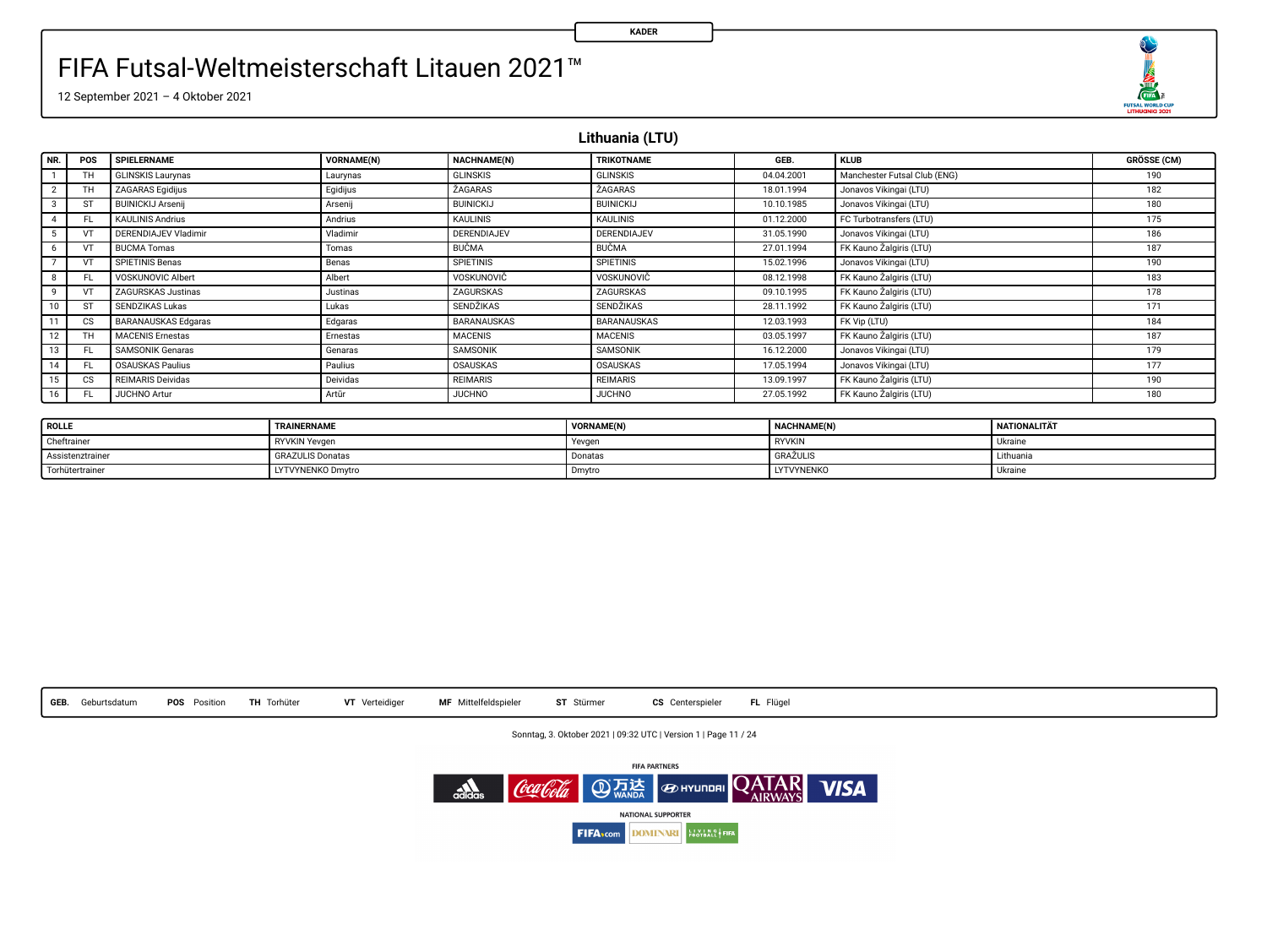O  $\begin{array}{r}\n\overbrace{\text{max}} \\
\overbrace{\text{max}} \\
\overbrace{\text{maxmax}} \\
\overbrace{\text{maxmax}} \\
\overbrace{\text{max}} \\
\overbrace{\text{max}} \\
\overbrace{\text{max}} \\
\overbrace{\text{max}} \\
\overbrace{\text{max}} \\
\overbrace{\text{max}} \\
\overbrace{\text{max}} \\
\overbrace{\text{max}} \\
\overbrace{\text{max}} \\
\overbrace{\text{max}} \\
\overbrace{\text{max}} \\
\overbrace{\text{max}} \\
\overbrace{\text{max}} \\
\overbrace{\text{max}} \\
\overbrace{\text{max}} \\
\overbrace{\text{max}} \\
\overbrace{\text{max}} \\
\overbrace{\text{max}} \\
\overbrace{\text{max}} \\
\overbrace$ 

12 September 2021 – 4 Oktober 2021

**Morocco (MAR)**

| I NR. I         | POS | SPIELERNAME               | <b>VORNAME(N)</b> | NACHNAME(N)     | <b>TRIKOTNAME</b> | GEB.       | <b>KLUB</b>                        | <b>GRÖSSE (CM)</b> |
|-----------------|-----|---------------------------|-------------------|-----------------|-------------------|------------|------------------------------------|--------------------|
|                 |     | ANBIA Abdelkrim           | Abdelkrim         | ANBIA           | ANBIA             | 08.04.1989 | ASF Agadir Futsal (MAR)            | 180                |
| $\overline{2}$  |     | SAOUD Achraf              | Achraf Mohamed    | SAQUD           | SAOUD             | 21.06.1990 | SCC Mohammédia (MAR)               | 172                |
| 3               | ST  | EL AYYANE Anas            | Anas              | EL AYYANE       | EL AYYANE         | 30.10.1992 | Cybertel Aniene (ITA)              | 183                |
| 4               | MF  | <b>JOUAD Youssef</b>      | Youssef           | JOUAD           | <b>GAUOL</b>      | 30.12.1999 | SCC Mohammédia (MAR)               | 179                |
|                 |     | <b>EL MAZRAY Youssef</b>  | Youssef           | EL MAZRAY       | EL MAZRAY         | 01.07.1987 | SCC Mohammédia (MAR)               | 170                |
| 6.              | MF  | <b>BORITE Soufiane</b>    | Soufiane          | <b>BORITE</b>   | <b>BORITE</b>     | 11.12.1992 | SCC Mohammédia (MAR)               | 184                |
|                 |     | AMAZAL Ismail             | Ismail            | AMAZAL          | AMAZAL            | 10.10.1996 | ASF Agadir Futsal (MAR)            | 181                |
| 8               | MF  | KNIA Saad                 | Saad              | KNIA            | KNIA              | 06.09.1987 | SCC Mohammédia (MAR)               | 183                |
| 9               |     | <b>BOUMEZOU Otmane</b>    | Otmane            | <b>BOUMEZOU</b> | BOUMEZOU          | 08.07.1992 | SCC Mohammédia (MAR)               | 173                |
| 10              | MF  | <b>EL MESRAR Soufiane</b> | Soufiane          | EL MESRAR       | EL MESRAR         | 05.06.1990 | <b>ACCS Futsal (FRA)</b>           | 171                |
| 11 <sup>1</sup> | ST  | <b>BAKKALI Bilal</b>      | Bilal             | BAKKALI         | BAKKALI           | 24.02.1993 | ACCS Futsal (FRA)                  | 179                |
| 12              |     | KHIYARI Reda              | Reda              | KHIYARI         | KHIYARI           | 21.05.1991 | Dynamo Kénitra Futsal (MAR)        | 189                |
| 13              | S1  | BOUYOUZAN Hamza           | Hamza             | BOUYOUZAN       | BOUYOUZAN         | 11.07.1991 | Palma FS (ESP)                     | 169                |
| 14              | ST  | RAISS EL FENNI Idriss     | Idriss            | RAISS EL FENNI  | RAISS EL FENNI    | 09.05.1996 | SCC Mohammédia (MAR)               | 172                |
| 15              |     | <b>BOUZID Khalid</b>      | Khalid            | BOUZID          | BOUZID            | 20.04.1998 | C Marfil Santa Coloma (ESP)        | 178                |
| 16              |     | CHERIDOU Mohammed         | Mohammed          | CHERIDOU        | CHERIDOU          | 20.09.1999 | ASS Khabazat Oussoud Kénitra (MAR) | 180                |

| <b>ROLLE</b>     | TRAINERNAME         | <b>VORNAME(N</b> | <b>NACHNAME(N)</b> | <b>NATIONALITÄT</b> |
|------------------|---------------------|------------------|--------------------|---------------------|
| Cheftrainer      | <b>DGUIG Hichan</b> | Hicham           | <b>DGUIC</b>       | Morocco             |
| Assistenztrainer | <b>HABIL Adil</b>   |                  | <b>HABIL</b>       | Morocco             |
| Torhütertrainer  | ZAARI Rabie         | Rabiu            | ZAARI              | Morocco             |



Sonntag, 3. Oktober 2021 | 09:32 UTC | Version 1 | Page 12 / 24

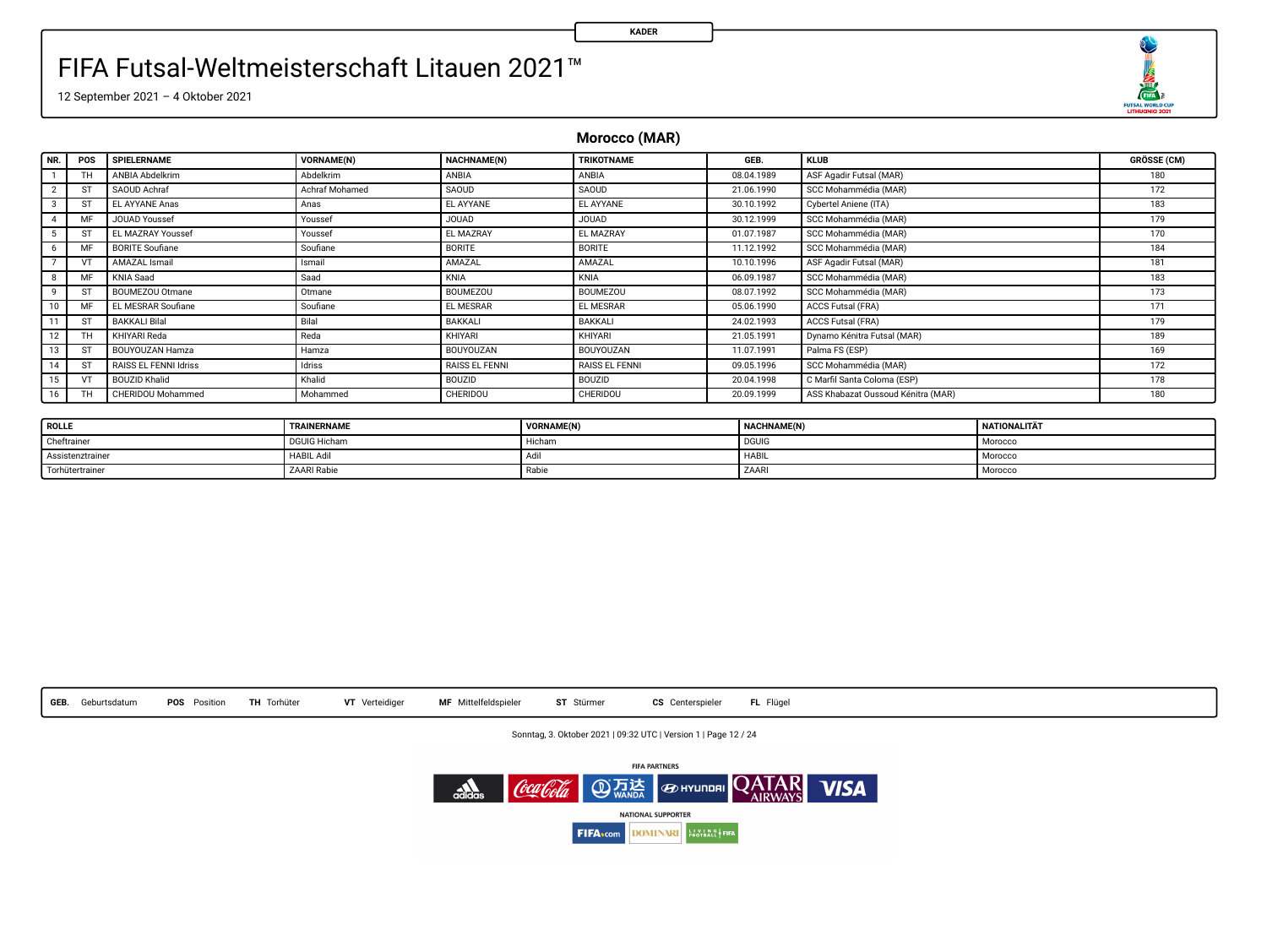

12 September 2021 – 4 Oktober 2021

**Panama (PAN)**

| NR.             | POS       | SPIELERNAME              | <b>VORNAME(N)</b> | <b>NACHNAME(N)</b>         | <b>TRIKOTNAME</b> | GEB.       | <b>KLUB</b>             | <b>GRÖSSE (CM)</b> |
|-----------------|-----------|--------------------------|-------------------|----------------------------|-------------------|------------|-------------------------|--------------------|
|                 | TH        | PENALOZA Jaime           | Jaime Antonio     | PEÑALOZA SANCHEZ           | PEÑALOZA          | 03.05.1997 | San Miguelito FC (PAN)  | 165                |
| 2               |           | LEDEZMA Ricardo          | Ricardo Alberto   | <b>LEDEZMA LEONES</b>      | LEDEZMA           | 16.12.1994 | San Miguelito FC (PAN)  | 170                |
| 3               |           | <b>HURST Braavan</b>     | Braavan Eduardo   | HURST ALLEN                | <b>HURST</b>      | 20.10.1998 | San Miguelito FC (PAN)  | 175                |
|                 | <b>CS</b> | DEL ROSARIO Nagdiel      | Nagdiel Edalberto | DEL ROSARIO DE LEON        | DEL ROSARIO       | 08.05.1996 | Panama Oeste (PAN)      | 170                |
|                 |           | <b>MAQUENSI Alfonso</b>  | Alfonso           | <b>MAQUENSI MORALES</b>    | <b>MAQUENSI</b>   | 07.08.1997 | San Miguelito FC (PAN)  | 160                |
| 6               |           | <b>RIVAS Edgar</b>       | Edgar Joel        | <b>RIVAS MEDINA</b>        | <b>RIVAS</b>      | 21.04.1989 | Perejil Futsal (PAN)    | 173                |
|                 | FL.       | <b>GOODRIDGE Claudio</b> | Claudio Gaspar    | <b>GOODRIDGE LASSO</b>     | <b>GOODRIDGE</b>  | 02.01.1990 | San Martin Futsal (PAN) | 171                |
| 8               | FL.       | MILORD Ruman             | Ruman Isildro     | MILORD PAREDES             | MILORD            | 04.05.1998 | San Miguelito FC (PAN)  | 160                |
| 9               | <b>CS</b> | <b>CAMPOS Aquiles</b>    | Aguiles Santos    | CAMPOS OUINTERO            | CAMPOS            | 13.11.1991 | San Miguelito FC (PAN)  | 174                |
| 10              | cs        | DE LEON Michael          | Michael Enrique   | <b>DE LEON AVILES</b>      | <b>DE LEON</b>    | 01.03.1989 | Santa Gema Futsal (PAN) | 172                |
|                 | FL.       | <b>CASTRELLON Abdiel</b> | Abdiel Alberto    | <b>CASTRELLON IBARGUEN</b> | CASTRELLON        | 19.07.1991 | N/A (Free Agent)        | 167                |
| 12 <sup>1</sup> | TH        | <b>HERNANDEZ Jorge</b>   | Jorge Luis        | HERNANDEZ GUEVARA          | HERNANDEZ         | 22.12.1994 | Panama Oeste (PAN)      | 160                |
| 13              | FL.       | APARICIO Alian           | Allan Jesus       | <b>APARICIO CACERES</b>    | <b>APARICIO</b>   | 12.05.2001 | San Miguelito FC (PAN)  | 160                |
| 14              | FL.       | GARCIA Yail              | Yail              | GARCIA                     | <b>GARCIA</b>     | 26.10.1991 | San Miguelito FC (PAN)  | 165                |
| 15              | FL.       | ORTIZ Abdiel             | Abdiel Alberto    | ORTIZ RAMIREZ              | ORTIZ             | 01.07.1996 | San Miguelito FC (PAN)  | 160                |
| 16              | ΤН        | ALZAMORA Sergio          | Sergio Agustin    | ALZAMORA SANDOVAL          | <b>ALZAMORA</b>   | 07.10.1996 | Panama FC (PAN)         | 172                |

| <b>ROLLE</b>    | TRAINERNAME            | <b>VORNAME(N</b> | <b>NACHNAME(N)</b>    | NATIONALITÄT |
|-----------------|------------------------|------------------|-----------------------|--------------|
| Cheftrainer     | BOTANA Jose            | Jose Manuel      | <b>BOTANA VASOUEZ</b> | Soar         |
| Assistenztraine | <b>GALVEZ Apolinar</b> | Apolina          | GALVEZ                | Panama       |



Sonntag, 3. Oktober 2021 | 09:32 UTC | Version 1 | Page 13 / 24

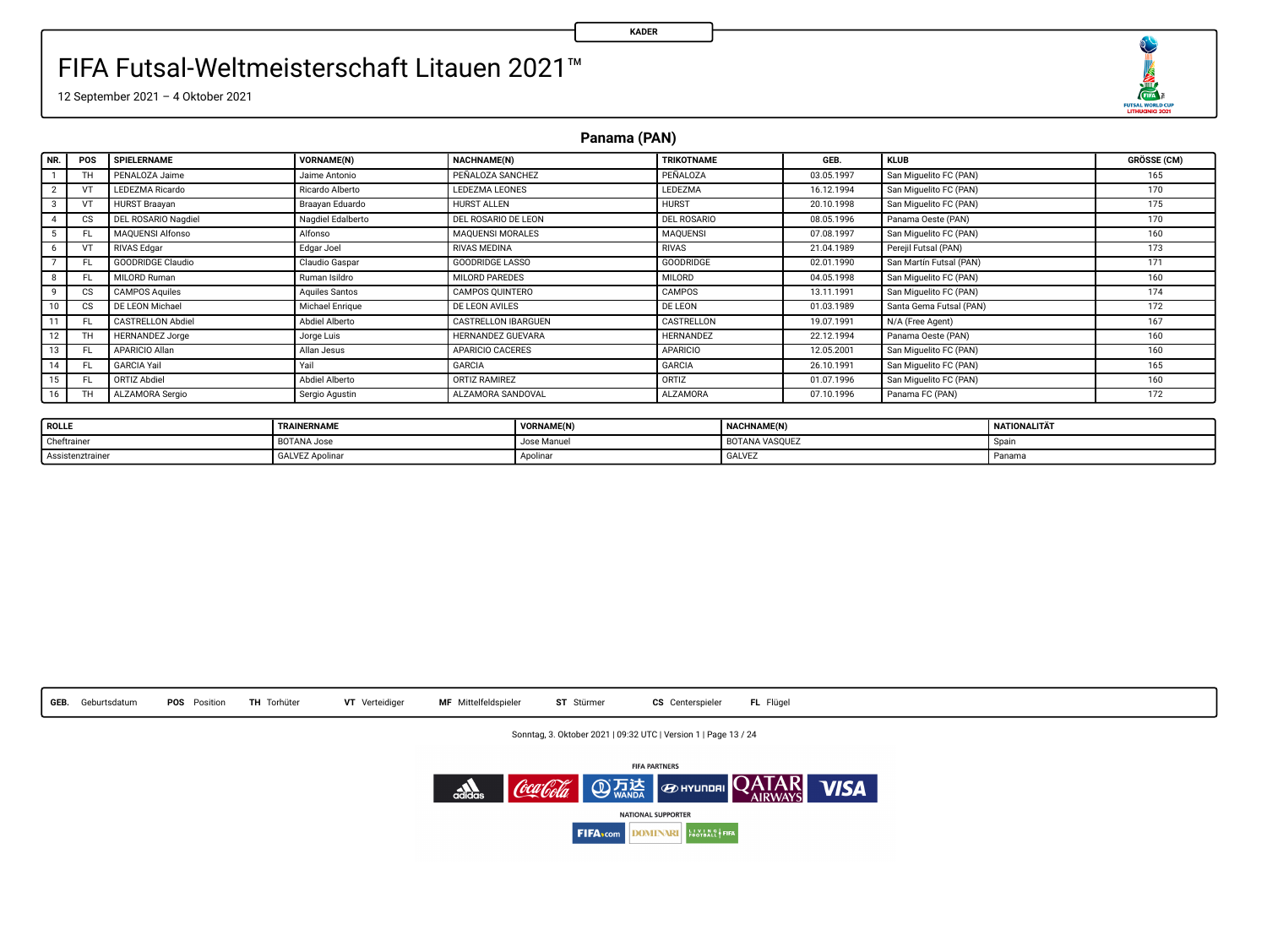

12 September 2021 – 4 Oktober 2021

**Paraguay (PAR)**

| NR. | POS       | SPIELERNAME               | <b>VORNAME(N)</b> | NACHNAME(N)             | TRIKOTNAME        | GEB.       | <b>KLUB</b>            | GRÖSSE (CM) |
|-----|-----------|---------------------------|-------------------|-------------------------|-------------------|------------|------------------------|-------------|
|     | TH        | <b>ESPINOLA Carlos</b>    | Carlos Alberto    | <b>ESPINOLA CUBAS</b>   | C ESPINOLA        | 06.04.1981 | Sport Colonial (PAR)   | 169         |
|     | <b>CS</b> | <b>POGGI Diego</b>        | Diego Manuel      | <b>POGGI MERELES</b>    | <b>D POGGI</b>    | 17.09.1998 | Sport Colonial (PAR)   | 177         |
|     | VT        | MARECO Julio              | Julio Damian      | MARECO GALEANO          | J MARECO          | 04.09.1994 | Sport Colonial (PAR)   | 174         |
|     | ST        | <b>GIMENEZ Alcides</b>    | Alcides Aleiandro | GIMENEZ MENDOZA         | A GIMENEZ         | 14.11.2000 | Cerro Porteño FS (PAR) | 168         |
|     | ٧T        | PEDROZO Juan              | Juan Andres       | PEDROZO BERNAL          | J PEDROZO         | 30.03.1992 | Afemec FS (PAR)        | 174         |
|     | <b>CS</b> | REJALA Richard            | Richard Manuel    | REJALA MENDOZA          | R REJALA          | 05.02.1994 | Cerro Porteño FS (PAR) | 177         |
|     | MF        | SALAS Javier Adolfo       | Javier Adolfo     | <b>SALAS</b>            | <b>JASALAS</b>    | 22.09.1993 | ASD Pescara C5 (ITA)   | 169         |
|     | ST        | BAEZ Arnaldo              | Arnaldo Enrique   | <b>BAEZ TORRES</b>      | A BAEZ            | 30.03.1996 | Cerro Porteño FS (PAR) | 177         |
|     | ST        | MARTINEZ Hugo             | Hugo Javier       | MARTINEZ VILLALBA       | <b>H MARTINEZ</b> | 12.01.1993 | Cerro Porteño FS (PAR) | 167         |
| 10  | MF        | SALAS Juan                | Juan Adrian       | <b>GOMEZ SALAS</b>      | <b>J SALAS</b>    | 20.10.1990 | ElPozo Murcia FS (ESP) | 169         |
|     | ST        | <b>MARTINEZ Francisco</b> | Francisco Javier  | MARTINEZ VILLALBA       | F MARTINEZ        | 12.01.1993 | Cerro Porteño FS (PAR) | 174         |
| 12  | TH        | <b>GIMENEZ Gabriel</b>    | Gabriel Damian    | <b>GIMENEZ ESPINOLA</b> | <b>G GIMENEZ</b>  | 29.05.1984 | Villa Hayes (PAR)      | 180         |
| 13  | VT        | ROJAS Alan                | Alan Ruben        | ROJAS DOMINGUEZ         | A ROJAS           | 20.10.1998 | Cerro Porteño FS (PAR) | 174         |
| 14  | ST        | PASCOTTINI Pedro          | Pedro Ulises      | PASCOTTINI CENTURION    | P PASCOTTINI      | 30.11.1998 | Villa Hayes (PAR)      | 175         |
| 15  | <b>CS</b> | ESPINOZA Jorge            | Jorge Daniel      | <b>ESPINOZA SALINAS</b> | J ESPINOZA        | 22.11.1993 | Cerro Porteño FS (PAR) | 167         |
| 16  | TH        | <b>GONZALEZ Giovanni</b>  | Giovanni Miquel   | <b>GONZALEZ VASOUEZ</b> | <b>G GONZALEZ</b> | 05.05.1995 | Cerro Porteño FS (PAR) | 182         |

| <b>ROLLE</b>    | TRAINERNAME             | <b>VORNAME(N)</b>    | <b>NACHNAME(N)</b> | NATIONALITÄT |
|-----------------|-------------------------|----------------------|--------------------|--------------|
| Cheftrainer     | <b>CHILAVERT Carlos</b> | Carlos Raul Fernando | CHILAVERT GENARO   | Paraguay     |
| Torhütertrainer | <b>BORTH Majquel</b>    | Maiguel Jonatas      | BORTH              | Brazi        |



Sonntag, 3. Oktober 2021 | 09:32 UTC | Version 1 | Page 14 / 24

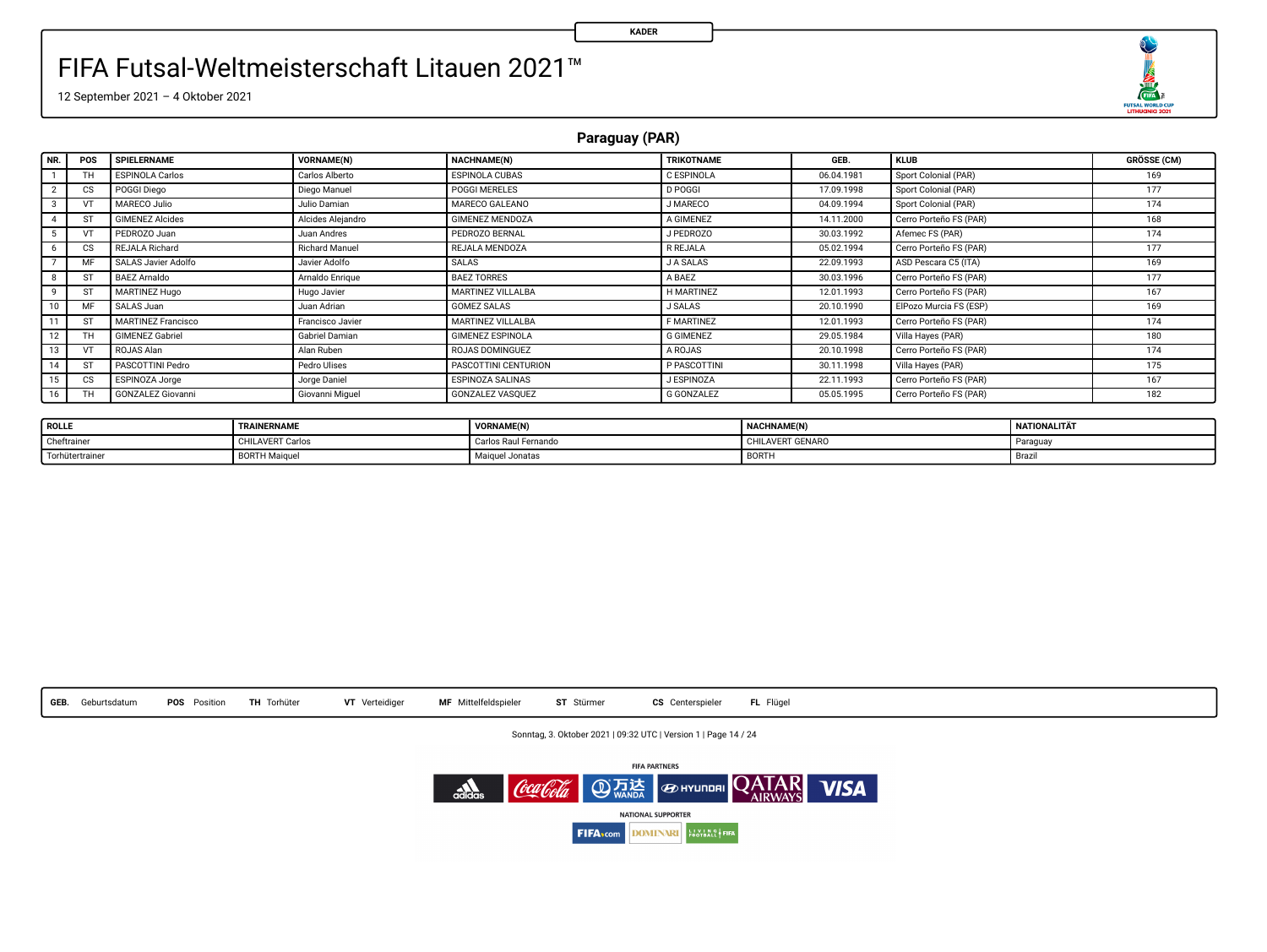

12 September 2021 – 4 Oktober 2021

**Portugal (POR)**

| NR. | POS       | SPIELERNAME          | VORNAME(N)             | NACHNAME(N)               | TRIKOTNAME           | GEB.       | <b>KLUB</b>                   | <b>GRÖSSE (CM)</b> |
|-----|-----------|----------------------|------------------------|---------------------------|----------------------|------------|-------------------------------|--------------------|
|     | TH.       | BEBE                 | Euclides               | GOMES VAZ                 | BEBE                 | 19.05.1983 | CR Leões De Porto Salvo (POR) | 174                |
|     | <b>CS</b> | ANDRE COELHO         | André                  | HENRIOUES NUNES COELHO    | ANDRÉ COELHO         | 30.10.1993 | FC Barcelona (ESP)            | 188                |
|     | CS        | TOMAS PACO           | Tomás Eduardo          | CARRICO PACÓ              | TOMÁS PACÓ           | 19.04.2000 | Sporting CP (POR)             | 179                |
|     | FL        | <b>AFONSO</b>        | Afonso Maria           | BASTO DE JESUS            | <b>AFONSO</b>        | 06.01.1998 | SL Benfica FS (POR)           | 174                |
|     |           | <b>FABIO CECILIO</b> | Fábio Miguel           | VALADARES CECÍLIO         | <b>FÁBIO CECILIO</b> | 30.04.1993 | SC Braga/AAUM FS (POR)        | 177                |
|     | cs        | ZICKY                | Izaguel                | <b>GOMES TÉ</b>           | ZICKY                | 01.09.2001 | Sporting CP (POR)             | 183                |
|     |           | BRUNO COELHO         | <b>Bruno Alexandre</b> | DIAS COELHO               | BRUNO COELHO         | 01.08.1987 | ASD Napoli C5 (ITA)           | 170                |
|     | v         | <b>ERICK</b>         | Erick                  | OLIM DE MENDONCA          | ERICK                | 21.07.1995 | Sporting CP (POR)             | 184                |
|     |           | JOAO MATOS           | João Nuno              | ALVES DE MATOS            | JOÃO MATOS           | 21.02.1987 | Sporting CP FS (POR)          | 172                |
|     | FL        | <b>RICARDINHO</b>    | Ricardo Filipe         | DA SILVA DUARTE BRAGA     | <b>RICARDINHO</b>    | 03.09.1985 | ACCS Futsal (FRA)             | 167                |
|     | VT        | PANY                 | Anilton César          | VAREL A DA SILVA          | PANY                 | 25.02.1989 | Sporting CP FS (POR)          | 170                |
|     | TH        | ANDRE SOUSA          | André                  | MELO BANDEIRA DE A. SOUSA | ANDRÉ SOUSA          | 25.02.1986 | SL Benfica FS (POR)           | 188                |
|     |           | <b>TIAGO BRITO</b>   | <b>Tiago Filipe</b>    | ALVES DE BRITO            | <b>TIAGO BRITO</b>   | 22.07.1991 | SC Braga (POR)                | 171                |
|     | FL.       | MIGUEL ANGELO        | Miguel Ångelo          | MAGNO DE CASTRO           | MIGUEL ÅNGELO        | 02.02.1994 | Sporting CP (POR)             | 175                |
|     | FL        | PAULETA              | Paulo Cesar            | VAZ MENDES                | PAULETA              | 12.06.1994 | Sporting CP (POR)             | 173                |
| 16  | TH        | VITOR HUGO           | Vitor Hugo             | <b>FERNANDES MOREIRA</b>  | VITOR HUGO           | 30.11.1982 | SC Braga/AAUM FS (POR)        | 180                |

| <b>ROLLE</b>     | TRAINERNAME        | VORNAME(N)    | <b>NACHNAME(N)</b>        | NATIONALITÄT |
|------------------|--------------------|---------------|---------------------------|--------------|
| Cheftrainer      | JORGE BRAZ         | Jorge         | <b>GOMES BRAZ</b>         | Portugal     |
| Assistenztrainer | <b>MENDES Jose</b> | José Luís     | CRISTÓVÃO DA COSTA MENDES | Portugal     |
| Assistenztrainer | FERREIRA Manuel    | Manuel Emidio | FERREIRA PIRES RODRIGUES  | Portugal     |
| Torhütertrainer  | PALAS Pedro        | Pedro Miquel  | AFONSO LOPES PALAS        | Portugal     |



Sonntag, 3. Oktober 2021 | 09:32 UTC | Version 1 | Page 15 / 24

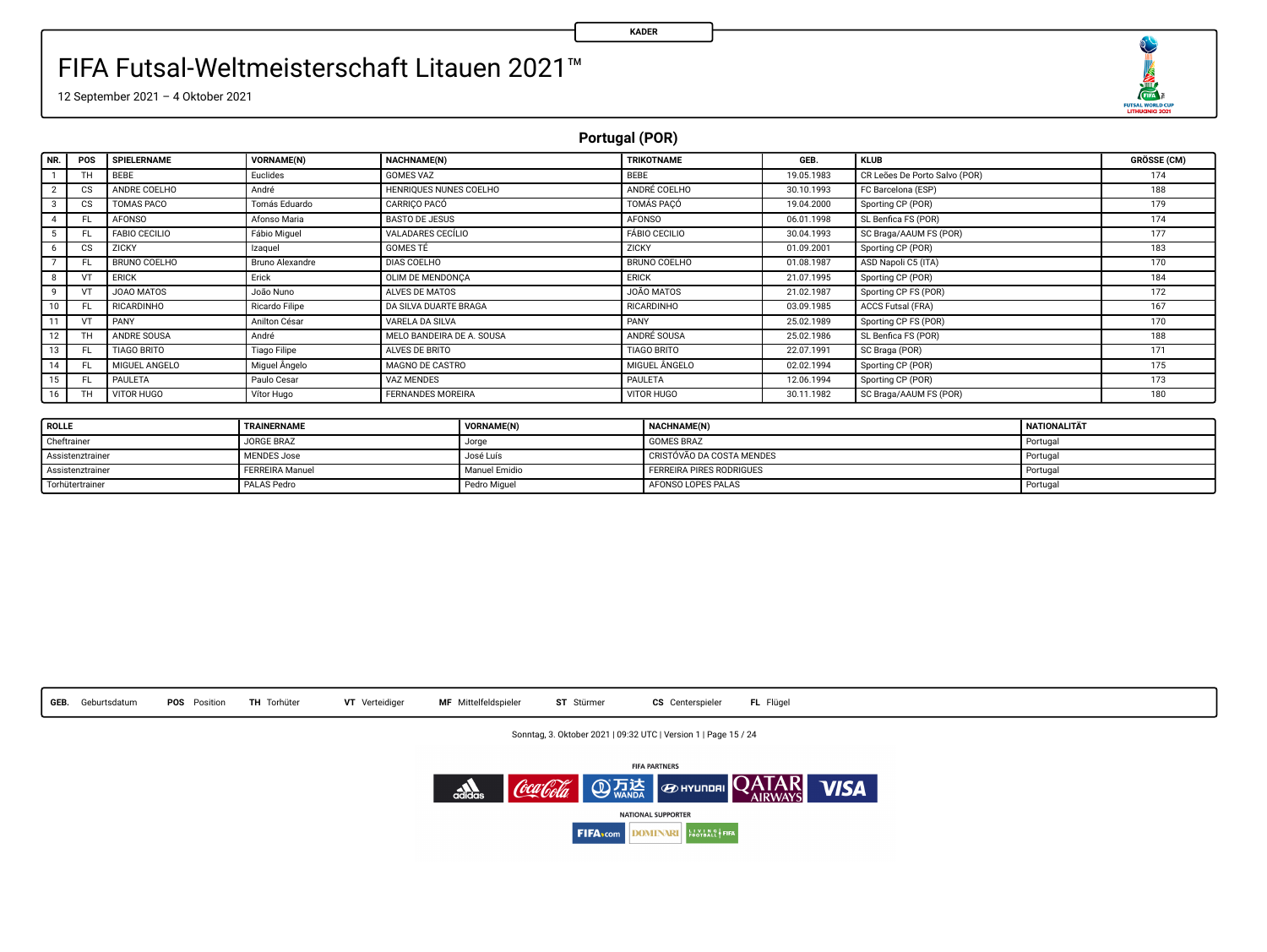

12 September 2021 – 4 Oktober 2021

**RFU (RFU)**

**KADER**

| I NR. I        | POS | SPIELERNAME            | VORNAME(N)     | NACHNAME(N)    | <b>TRIKOTNAME</b> | GEB.       | <b>KLUB</b>                        | <b>GRÖSSE (CM)</b> |
|----------------|-----|------------------------|----------------|----------------|-------------------|------------|------------------------------------|--------------------|
|                | ΤН  | ZAMTARADZE Georgi      | Georgii        | ZAMTARADZE     | ZAMTARADZE        | 12.02.1987 | MFK KPRF (RUS)                     | 190                |
| $\overline{2}$ | ΤН  | <b>TSAIDER Albert</b>  | Albert         | <b>TSAIDER</b> | <b>TSAIDER</b>    | 19.08.1996 | <b>MFK KPRF (RUS)</b>              | 172                |
| 3              | VT  | ROMULO                 | Romulo         | ALVES NOBRE    | ROMULO            | 28.09.1986 | <b>MFK KPRF (RUS)</b>              | 179                |
|                | ST  | <b>ANTOSHKIN Artem</b> | Artem          | ANTOSHKIN      | ANTOSHKIN         | 17.12.1993 | MFK Tyumen (RUS)                   | 187                |
|                |     | KUDZIEV Ruslan         | Ruslan         | <b>KUDZIEV</b> | <b>KUDZIEV</b>    | 12.12.1995 | MFK Norilsky Nickel (RUS)          | 176                |
| 6              | ST  | ASADOV Yanar           | Yanar          | ASADOV         | ASADOV            | 11.10.1995 | MFK KPRF (RUS)                     | 175                |
|                |     | MILOVANOV Ivan         | Ivan           | MILOVANOV      | MILOVANOV         | 08.02.1989 | MFK Tyumen (RUS)                   | 172                |
| 8              | ST  | EDER LIMA              | Eder Fermino   | LIMA           | EDER LIMA         | 29.06.1984 | SC Corinthians Futsal (BRA)        | 180                |
| 9              | ST  | ABRAMOV Sergei         | Sergei         | ABRAMOV        | ABRAMOV           | 09.09.1990 | MFK Viz-Sinara Yekaterinburg (RUS) | 175                |
| 10             |     | ROBINHO                | Edelson Robson | DOS SANTOS     | ROBINHO           | 28.01.1983 | SL Benfica Futsal (POR)            | 167                |
| 11             | ST  | NIIAZOV Artem          | Artem          | NIJAZOV        | NIIAZOV           | 30.07.1996 | MFK KPRF (RUS)                     | 171                |
| 12             | ST  | CHISHKALA Ivan         | Ivan           | CHISHKALA      | CHISHKALA         | 11.07.1995 | SL Benfica Futsal (POR)            | 175                |
| 13             | ST  | ABRAMOVICH Sergei      | Sergei         | ABRAMOVICH     | ABRAMOVICH        | 15.01.1990 | MFK Tyumen (RUS)                   | 184                |
| 14             | VT  | DAVYDOV Danil          | Danil          | DAVYDOV        | DAVYDOV           | 23.01.1989 | MFK Gazprom-Ugra Yugorsk (RUS)     | 176                |
| 15             | ST  | AFANASEV Andrei        | Andrei         | AFANASEV       | AFANASEV          | 23.05.1986 | MFK Gazprom-Ugra Yugorsk (RUS)     | 188                |
| 16             | ΤН  | <b>PUTILOV Dmitri</b>  | Dmitrii        | PUTILOV        | <b>PUTILOV</b>    | 05.12.1994 | MFK Viz-Sinara Yekaterinburg (RUS) | 185                |

| <b>ROLLE</b>     | TRAINERNAME                | VORNAME(N) | NACHNAME(N)      | NATIONALITÄT             |
|------------------|----------------------------|------------|------------------|--------------------------|
| Cheftrainer      | SKOROVICH Sergei           | Serger     | SKOROVICI        | Football Union Of Russia |
| Assistenztrainer | <b>MAEVSKIY Konstantin</b> | Konstantin | MAEVSKIY         | Football Union Of Russia |
| Assistenztrainer | <b>GARAGULIA Gennadi</b>   | Gennadi    | <b>GARAGULIA</b> | Football Union Of Russia |



Sonntag, 3. Oktober 2021 | 09:32 UTC | Version 1 | Page 16 / 24

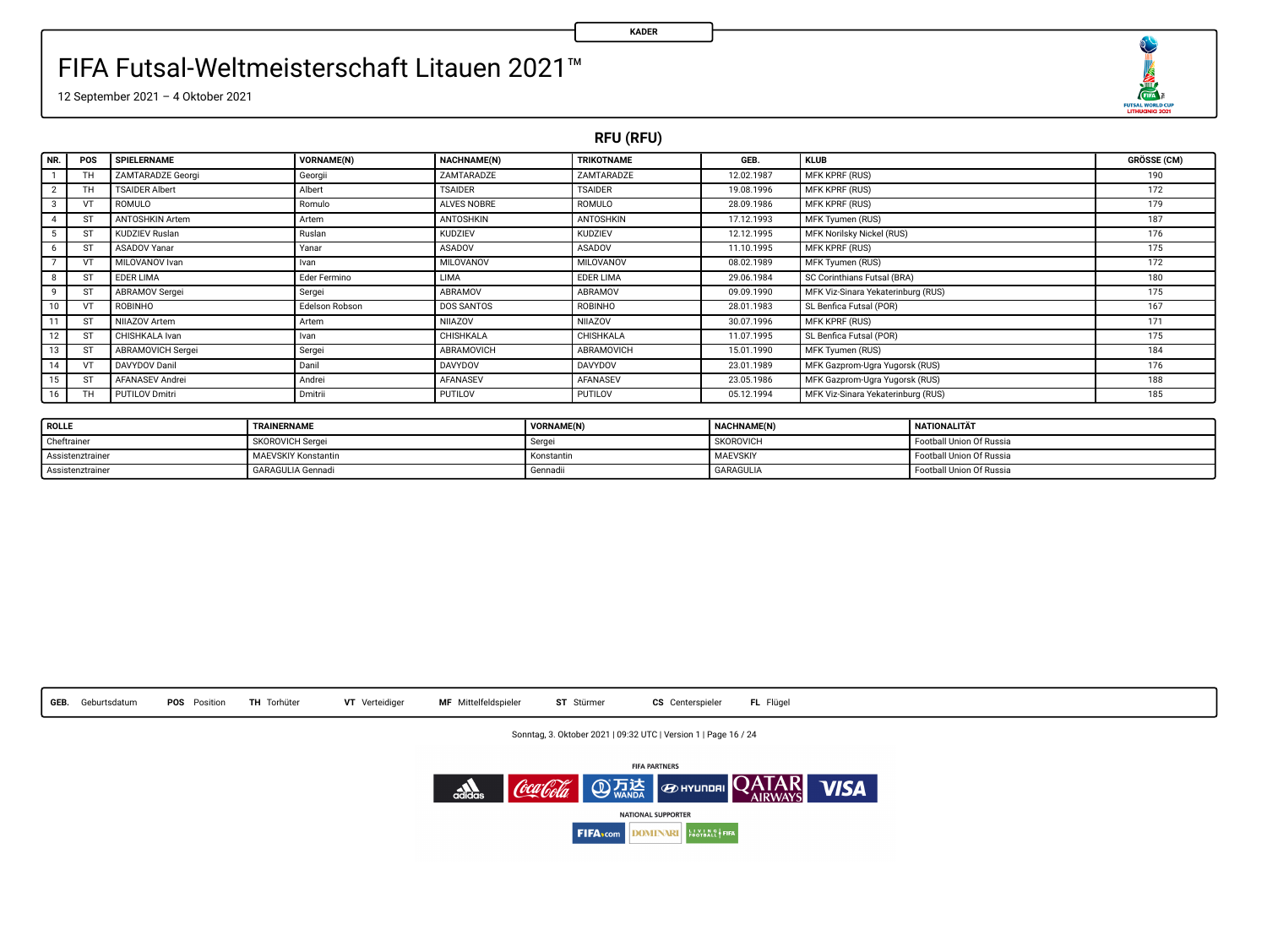O 

12 September 2021 – 4 Oktober 2021

**Serbia (SRB)**

| NR.                     | POS | SPIELERNAME             | VORNAME(N) | NACHNAME(N)      | <b>TRIKOTNAME</b>  | GEB.       | <b>KLUB</b>                    | <b>GRÖSSE (CM)</b> |
|-------------------------|-----|-------------------------|------------|------------------|--------------------|------------|--------------------------------|--------------------|
|                         | ΤН  | AKSENTIJEVIC Miodrag    | Miodrag    | AKSENTIJEVIĆ     | AKSENTIJEVIĆ       | 22.07.1983 | Stuttgarter Futsal Club (GER)  | 189                |
| $\overline{2}$          |     | <b>ALEKSIC Ninoslav</b> | Ninoslav   | <b>ALEKSIC</b>   | <b>ALEKSIC</b>     | 03.02.1995 | Kecskemet (HUN)                | 182                |
| $\overline{\mathbf{3}}$ | ST  | KOCIC Miaden            | Mladen     | KOCIC            | KOCIC              | 22.10.1988 | KMF Loznica Grad (SRB)         | 179                |
| $\sim$                  | ST  | MILOSAVLJEVIC Lazar     | Lazar      | MILOSAVLJEVIĆ    | MILOSAVLJEVIĆ      | 20.10.1998 | KMF Fon (SRB)                  | 170                |
| 5                       |     | POPOVIC Davor           | Davor      | POPOVIC          | POPOVIC            | 23.12.1987 | KMF Novi Sad (SRB)             | 186                |
| 6                       | ST  | <b>RAMIC Denis</b>      | Denis      | RAMIC            | RAMIC              | 17.11.1994 | KMF Fon (SRB)                  | 166                |
|                         | ST  | <b>TOMIC Dragan</b>     | Dragan     | TOMIC            | TOMIC              | 25.03.1991 | FSP Halle-Gooik (BEL)          | 194                |
| 8                       | ST  | PRSIC Marko             | Marko      | PRŜIĈ            | PRSIC              | 13.09.1990 | Al Arabi SC (KUW)              | 173                |
| 9                       | ST  | LAZAREVIC Jovan         | Jovan      | LAZAREVIĆ        | LAZAREVIC          | 11.09.1997 | MFK Tyumen (RUS)               | 185                |
| 10                      | ST  | <b>PETROV Strahinia</b> | Strahinia  | PETROV           | PETROV             | 14.12.1993 | Real San Giuseppe C5 (ITA)     | 182                |
| 11                      |     | RAKIC Stefan            | Stefan     | RAKIĆ            | RAKIC              | 22.11.1993 | BTS Rekord Bielsko-Biala (POL) | 179                |
| 12                      | TH  | <b>VULIC Jakov</b>      | Jakov      | <b>VULIC</b>     | <b>VULIC</b>       | 10.03.1992 | KMF Fon (SRB)                  | 180                |
| 13                      |     | <b>STOJKOVIC Milos</b>  | Miloš      | STOJKOVIĆ        | <b>STOJKOVIC</b>   | 03.10.1991 | MNK Crnica (CRO)               | 180                |
| 14                      | VT  | RAJCEVIC Slobodan       | Slobodan   | RAJČEVIĆ         | <b>RAJCEVIC</b>    | 28.02.1985 | KMF Fon (SRB)                  | 185                |
| 15                      | ST  | RADOVANOVIC Marko       | Marko      | RADOVANOVIĆ      | <b>RADOVANOVIĆ</b> | 10.10.1991 | KMF Fon (SRB)                  | 190                |
| 16                      | ΤН  | JOSIMOVIC Nikola        | Nikola     | <b>JOSIMOVIC</b> | <b>JOSIMOVIC</b>   | 16.03.1986 | KMF Fon (SRB)                  | 175                |

| <b>ROLLE</b>     | TRAINERNAME        | VORNAME(N)     | NACHNAME(N)       | <b>NATIONALITÄT</b> |
|------------------|--------------------|----------------|-------------------|---------------------|
| Cheftrainer      | MAJES Dejan        | Dejar          | <b>MAJES</b>      | Serbia              |
| Assistenztrainer | SORATO Marcos      | Marcos Aurélio | SORATO            | Brazil              |
| Assistenztrainer | JOVANOVIC Vladimir | Vladimir       | <b>JOVANOVIĆ</b>  | Serbia              |
| Assistenztrainer | VUKMIROVIC Voikan  | Voikan         | <b>VUKMIROVIC</b> | Serbia              |



Sonntag, 3. Oktober 2021 | 09:32 UTC | Version 1 | Page 17 / 24

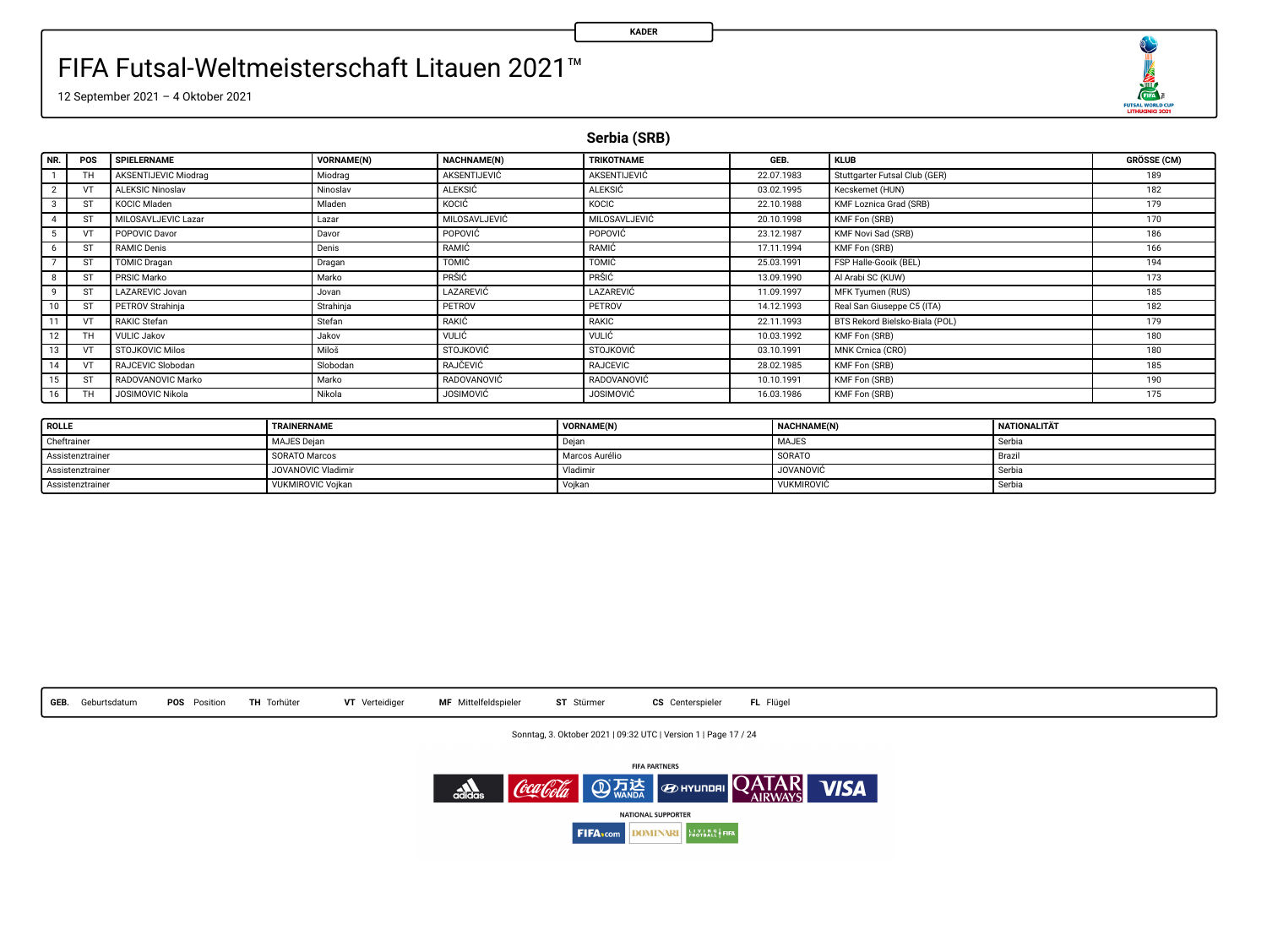۹ 

12 September 2021 – 4 Oktober 2021

**Solomon Islands (SOL)**

| NR.            | POS             | SPIELERNAME             | <b>VORNAME(N)</b> | NACHNAME(N)     | TRIKOTNAME     | GEB.       | <b>KLUB</b>             | <b>GRÖSSE (CM)</b> |
|----------------|-----------------|-------------------------|-------------------|-----------------|----------------|------------|-------------------------|--------------------|
|                | TH.             | <b>TALO Anthony</b>     | Anthony Furai     | <b>TALO</b>     | TALO           | 08.01.1996 | Kooline FC (SOL)        | 177                |
| $\overline{2}$ | VT              | <b>HOU Alvin</b>        | Alvin             | H <sub>on</sub> | <b>HOU</b>     | 18.09.1996 | Marist Fire FC (SOL)    | 169                |
| 3              | FL.             | RAGOMO Elliot           | Elliot Lilo       | RAGOMO          | ELLIOT RAGOMO  | 28.05.1991 | Marist Fire FC (SOL)    | 170                |
|                | CS              | <b>STEVENSON George</b> | George Martin     | STEVENSON       | STEVENSON      | 07.01.1992 | Marist Fire FC (SOL)    | 171                |
|                | VT              | SIA Marion              | Marion            | SIA             | SIA            | 19.07.1999 | Mataks FC (SOL)         | 172                |
| 6              | CS              | OTAINAO Charlie         | Charlie           | <b>OTAINAO</b>  | <b>OTAINAO</b> | 05.06.1992 | Marist FC (SOL)         | 181                |
|                | FL.             | <b>RAY Alvin</b>        | Alvin             | RAY             | RAY            | 23.01.1997 | Marist FC (SOL)         | 164                |
|                | FL.             | <b>BULE Jeffery</b>     | Jeffery           | <b>BULE</b>     | <b>BULE</b>    | 15.11.1991 | Marist Fire FC (SOL)    | 167                |
| 9              | FL.             | <b>LEAALAFA Micah</b>   | Micah             | LEA'ALAFA       | LEA'AFALA      | 01.06.1991 | Waneagu United FC (SOL) | 170                |
| 10             | VT              | OSIFELO Samuel          | Samuel Josiah     | OSIFELO         | OSIFELO        | 15.03.1991 | Kossa FC (SOL)          | 172                |
| 11             | FL.             | <b>MAKAU Coleman</b>    | Coleman Kabini    | MAKAU           | MAKAU          | 25.11.1992 | Kossa FC (SOL)          | 176                |
| 12             | CS              | MAELUMA Arnold          | Arnold Nathan     | MAELUMA         | MAELUMA        | 09.12.1996 | Kooline FC (SOL)        | 175                |
| 13             | FL.             | <b>MANA Elis</b>        | Elis Jeff         | MANA            | MANA           | 09.03.2000 | Kooline FC (SOL)        | 170                |
| 14             | TH.             | ATA Lauwale             | Charlie Lauwale   | ATA             | <b>ATA</b>     | 30.12.2000 | KF Gold (SOL)           | 167                |
| 15             | FL.             | <b>LEAI Raphael</b>     | Raphael           | LEAL            | LEAI           | 09.09.2003 | Henderson Eels FC (SOL) | 170                |
| 16             | TH <sub>1</sub> | LAKI Paul               | Paul Jimmy        | LAKI            | LAKI           | 25.07.1995 | Marist FC (SOL)         | 170                |

| ROLLE             | TRAINERNAME          | VORNAME(N. | NACHNAME(N)       | NATIONALITÄT    |
|-------------------|----------------------|------------|-------------------|-----------------|
| <b>Cheftraine</b> | DE CARVALHO Vinicius | Vinicius   | DE CARVALHO LEITE | Brazi           |
| Assistenztraine   | <b>LAFAI Francis</b> | Francis    | LAFA              | Solomon Islands |



Sonntag, 3. Oktober 2021 | 09:32 UTC | Version 1 | Page 18 / 24

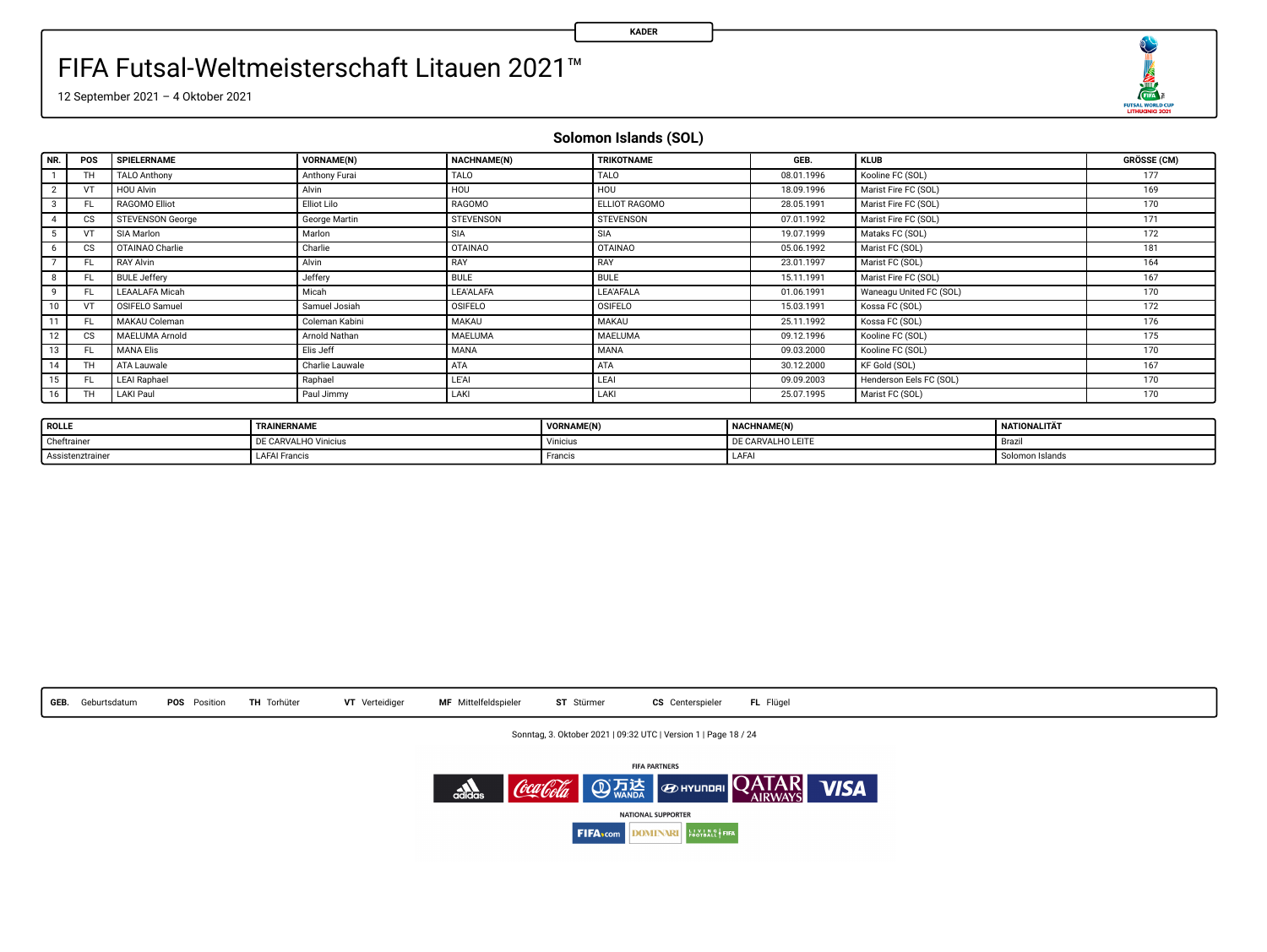

12 September 2021 – 4 Oktober 2021

**Spain (ESP)**

**KADER**

| NR. | POS                    | SPIELERNAME            | <b>VORNAME(N)</b> | NACHNAME(N)            | TRIKOTNAME         | GEB.       | <b>KLUB</b>                  | GRÖSSE (CM) |
|-----|------------------------|------------------------|-------------------|------------------------|--------------------|------------|------------------------------|-------------|
|     | TH                     | <b>HERRERO Jesus</b>   | Jesús             | HERRERO PARRON         | J. HERRERO         | 04.11.1986 | Inter Movistar FS (ESP)      | 178         |
|     |                        | ORTIZ Carlos           | Carlos            | ORTIZ JIMENEZ          | ORTIZ              | 03.10.1983 | FC Barcelona FS (ESP)        | 180         |
|     | ST                     | <b>DIAZ Boria</b>      | Borja             | DIAZ TORRES DEL MOLINO | <b>BORJA</b>       | 19.08.1992 | Inter Movistar FS (ESP)      | 175         |
|     |                        | <b>TOLRA Marc</b>      | Marc              | TOLRA GARCÍA           | TOLRÁ              | 27.01.1991 | Levante UD FS (ESP)          | 184         |
|     | $\overline{\text{cs}}$ | <b>GOMEZ Raul</b>      | Raúi              | GÓMEZ DEL OLMO         | RAÚL GÓMEZ         | 25.10.1995 | Inter Movistar FS (ESP)      | 185         |
|     | <b>CS</b>              | SOLANO Francisco       | Francisco Javier  | SOLANO LEÓN            | SOLANO             | 26.08.1991 | Jimbee Cartagena FS (ESP)    | 190         |
|     |                        | <b>GONZALEZ Sergio</b> | Sergio            | GONZÁLEZ PÉREZ         | SERGIO G.          | 30.06.1997 | Viña Albali Valdepeñas (ESP) | 187         |
|     | <b>ST</b>              | FERNANDEZ Adolfo       | Adolfo            | FERNANDEZ DIAZ         | ADOLFO             | 19.05.1993 | FC Barcelona FS (ESP)        | 172         |
|     | v                      | BEBE                   | Rafael            | <b>GARCIA AGUILERA</b> | BEBE               | 28.05.1990 | Jimbee Cartagena FS (ESP)    | 174         |
|     | <b>ST</b>              | <b>MARTINEZ Adri</b>   | Adrián            | <b>MARTINEZ VARA</b>   | ADRI               | 03.10.1986 | O Parrulo Ferrol FS (ESP)    | 170         |
|     | ST                     | CHINO                  | Javier            | <b>GARCÍA MORENO</b>   | CHINO              | 13.11.1991 | Viña Albali Valdepeñas (ESP) | 182         |
|     |                        | <b>OLIANJU</b>         | Juan Jose         | ANGOSTO HERNANDEZ      | <b>OLIANJU</b>     | 19.08.1985 | ElPozo Murcia FS (ESP)       | 185         |
|     |                        | PLANA Didac            | Didac             | PLANA OLTRA            | <b>DIDAC PLANA</b> | 22.05.1990 | FC Barcelona FS (ESP)        | 179         |
|     | <b>ST</b>              | CAMPOS Raul            | Raul              | CAMPOS PAINO           | RAÚL CAMPOS        | 17.12.1987 | Palma FS (ESP)               | 178         |
| 15  | VT                     | RAYA Jose              | Jose Antonio      | <b>FERNÁDEZ RAYA</b>   | RAYA               | 08.05.1997 | Inter Movistar FS (ESP)      | 185         |
| 16  |                        | <b>MELLADO Miquel</b>  | Miguel Angel      | CANO MELLADO           | <b>MELLADO</b>     | 23.07.1999 | Jimbee Cartagena FS (ESP)    | 183         |

| <b>ROLLE</b>     | TRAINERNAME           | VORNAME(N)      | NACHNAME(N)           | <b>NATIONALITÄT</b> |
|------------------|-----------------------|-----------------|-----------------------|---------------------|
| Cheftrainer      | <b>VIDAL Federico</b> | Federico Pablo  | VIDAL MONTALDO        | Spain               |
| Assistenztrainer | <b>BARREIRO Ramon</b> | Ramón Francisco | <b>BARREIRO POSSE</b> | Spai                |
| Torhütertrainer  | <b>MARIMON Luis</b>   | <b>LUS</b>      | <b>MARIMON ORDAS</b>  | Spain.              |



Sonntag, 3. Oktober 2021 | 09:32 UTC | Version 1 | Page 19 / 24

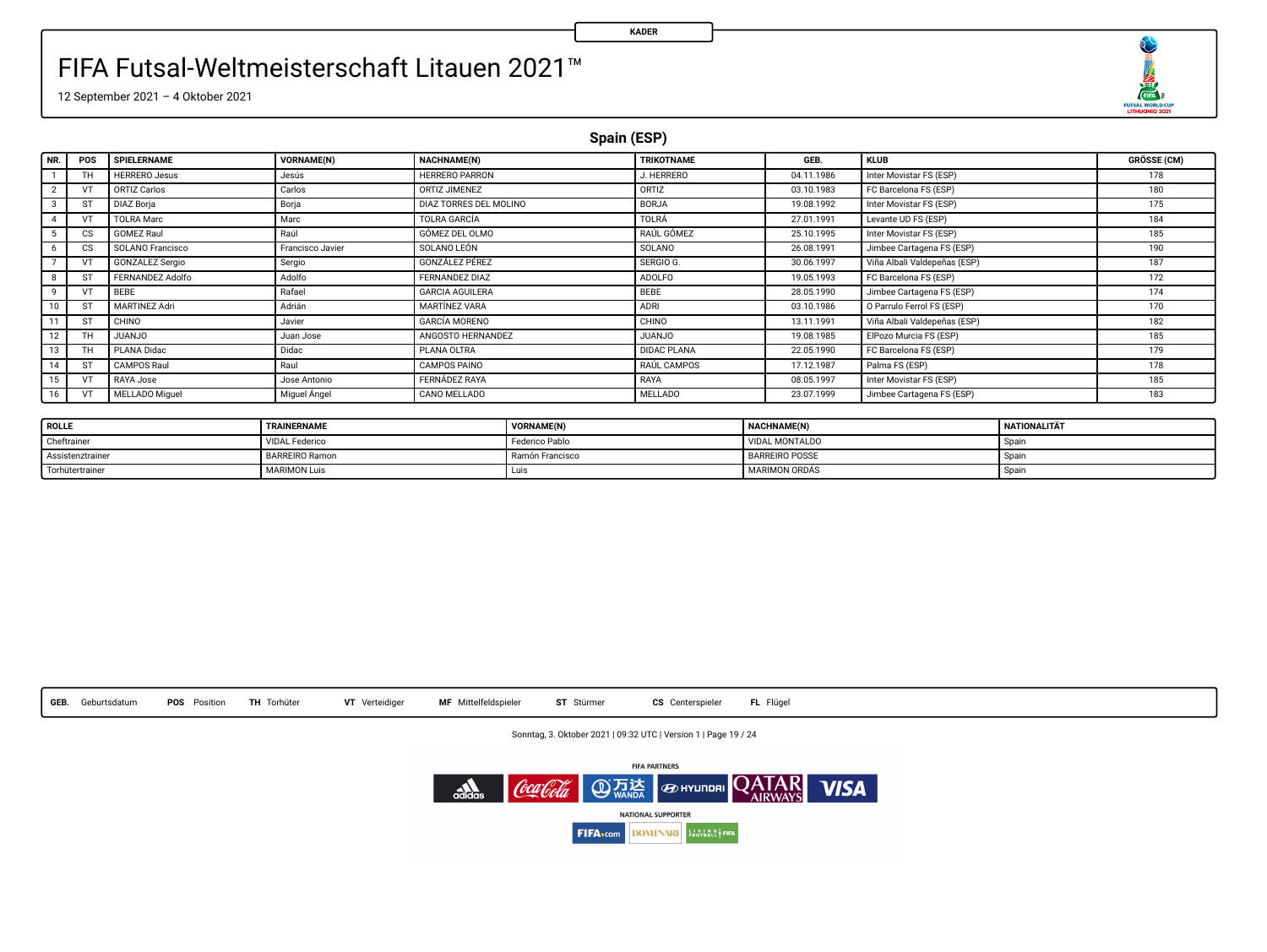

12 September 2021 – 4 Oktober 2021

**Thailand (THA)**

| NR.          | POS       | SPIELERNAME                  | <b>VORNAME(N)</b> | NACHNAME(N)            | TRIKOTNAME      | GEB.       | <b>KLUB</b>                          | <b>GRÖSSE (CM)</b> |
|--------------|-----------|------------------------------|-------------------|------------------------|-----------------|------------|--------------------------------------|--------------------|
|              | TH        | PHOOPAN Kanison              | Kanison           | PHOOPAN                | <b>KANISON</b>  | 11.11.1991 | Port Authority Of Thailand FSC (THA) | 176                |
|              | ΤН        | <b>SENBAT Arut</b>           | Ann               | <b>SENBAT</b>          | ARUT            | 26.11.1988 | N/A (Free Agent)                     | 172                |
| -3           | s         | SRIRANGPIROT Worasak         | Worasak           | SRIRANGPIROT           | WORASAK         | 26.12.1992 | N/A (Free Agent)                     | 174                |
|              | F)        | SRISUBSEANG Pornmonokol      | Pornmongkol       | SRISUBSEANG            | PORNMONGKOL     | 15.05.1991 | Port Authority Of Thailand FSC (THA) | 174                |
|              |           | <b>JUNGWONGSUK Ronnachai</b> | Ronnachai         | <b>JUNGWONGSUK</b>     | RONNACHAI       | 04.03.1997 | N/A (Free Agent)                     | 186                |
| 6            | FL.       | SORNWICHIAN Jirawat          | <b>Jirawat</b>    | SORNWICHIAN            | <b>JIRAWAT</b>  | 25.10.1988 | Chonburi Blue Wave FSC (THA)         | 171                |
|              |           | WONGKAEO Kritsada            | Kritsada          | WONGKAEO               | <b>KRITSADA</b> | 29.04.1988 | Chonburi Blue Wave FSC (THA)         | 170                |
|              | s         | CHUDECH Jetsada              | Jetsada           | CHUDECH                | <b>JETSADA</b>  | 20.02.1989 | Rajnavy FSC (THA)                    | 172                |
| $\mathbf{q}$ | ST        | THUEANKLANG Suphawut         | Suphawut          | THUEANKLANG            | SUPHAWUT        | 14.07.1989 | Chonburi Blue Wave FSC (THA)         | 175                |
| 10           |           | WANGSAMA-AEO Warut           | Warut             | WANGSAMA-AEO           | WARUT           | 12.12.1992 | N/A (Free Agent)                     | 164                |
|              | s         | OSAMANMUSA Muhammad          | Muhammad          | OSAMANMUSA             | MUHAMMAD        | 19.01.1998 | N/A (Free Agent)                     | 176                |
| 12           | TH.       | HANKAMPA Katawut             | Katawut           | <b>HANKAMPA</b>        | <b>KATAWUT</b>  | 27.05.1992 | Chonburi Blue Wave FSC (THA)         | 171                |
| 13           |           | JAMGRAJANG Chaivat           | Chaivat           | <b>JAMGRAJANG</b>      | CHAIVAT         | 13.11.1989 | Port Authority Of Thailand FSC (THA) | 172                |
| 14           | FL.       | CHAEMCHAROEN Apiwat          | Apiwat            | CHAEMCHAROEN           | APIWAT          | 31.03.1991 | Chonburi Blue Wave FSC (THA)         | 163                |
| 15           | FL.       | RATTANAWONGSWAS Nawin        | Nawin             | <b>RATTANAWONGSWAS</b> | <b>NAWIN</b>    | 21.09.1992 | N/A (Free Agent)                     | 167                |
| 16           | <b>CS</b> | <b>KAEWWILAI Peerapat</b>    | Peerapat          | KAEWWILAI              | PEERAPAT        | 03.04.1996 | Chonburi Blue Wave FSC (THA)         | 170                |

| <b>ROLLE</b>     | TRAINERNAME           | <b>VORNAME(N)</b> | <b>NACHNAME(N)</b> | NATIONALITÄ? |
|------------------|-----------------------|-------------------|--------------------|--------------|
| Cheftrainer      | SAINETNGAM Rakohol    | Rakohol           | <b>SAINETNGAM</b>  | Thailang     |
| Assistenztrainer | <b>TAVEESUK Udom</b>  | Udon              | <b>TAVEESUK</b>    | Thailang     |
| Torhütertrainer  | PLIANUMRUNG Thosaporn | Thosaporn         | PLIANUMRUNG        | Thailang     |



Sonntag, 3. Oktober 2021 | 09:32 UTC | Version 1 | Page 20 / 24

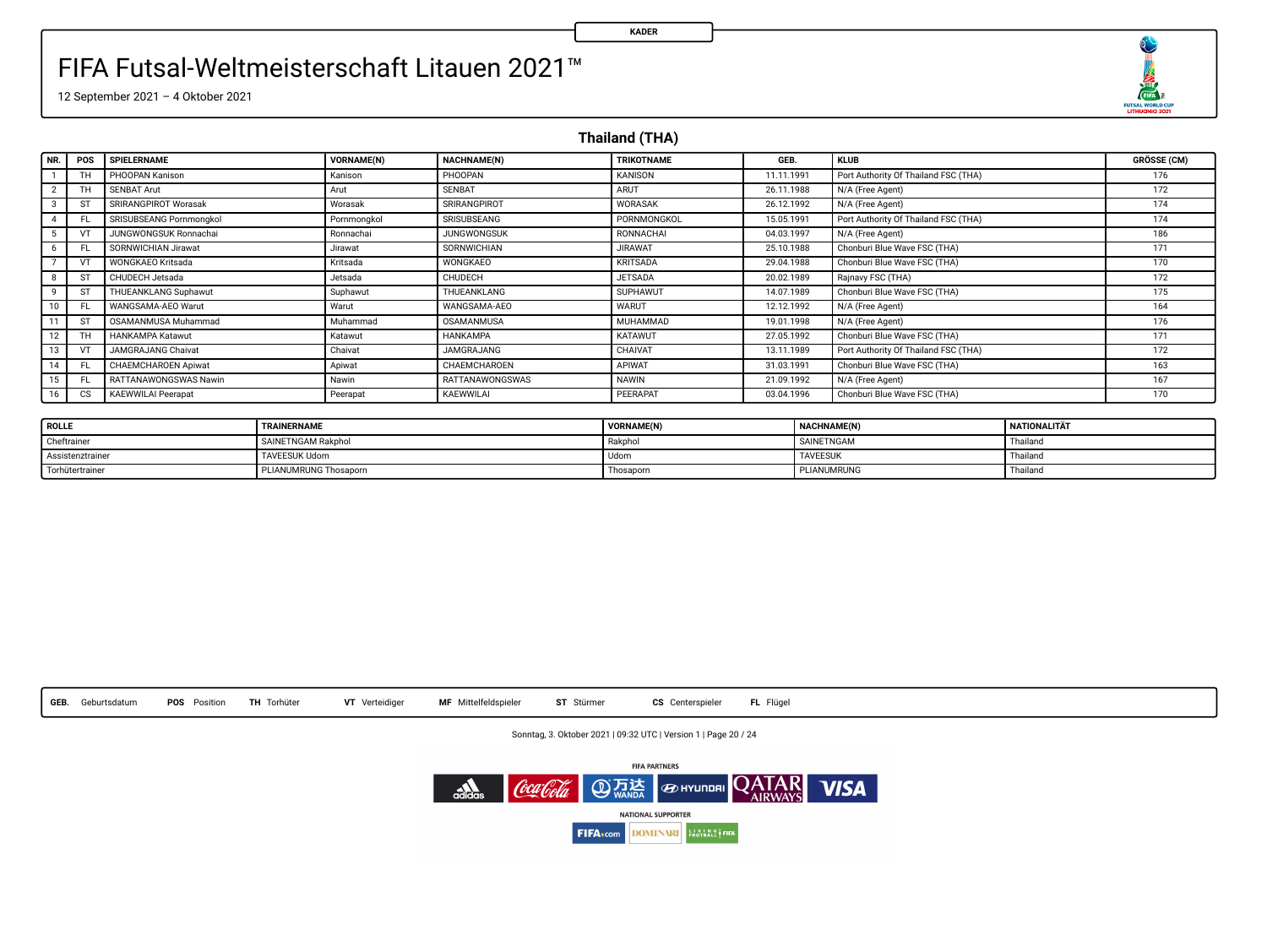

12 September 2021 – 4 Oktober 2021

**USA (USA)**

**KADER**

| NR.            | POS                    | SPIELERNAME                   | <b>VORNAME(N)</b>  | NACHNAME(N)              | <b>TRIKOTNAME</b>     | GEB.       | <b>KLUB</b>      | <b>GRÖSSE (CM)</b> |
|----------------|------------------------|-------------------------------|--------------------|--------------------------|-----------------------|------------|------------------|--------------------|
|                | TH                     | MORETTI Diego                 | Diego              | MORETTI                  | MORETTI               | 08.09.1982 | N/A (Free Agent) | 185                |
| $\overline{2}$ | <b>CS</b>              | ARAUJO Raphael                | Raphael            | <b>ARAUJO</b>            | ARAUJO                | 07.10.1992 | N/A (Free Agent) | 185                |
| 3              | FL.                    | <b>KLEPAL Jeremy</b>          | Jeremy             | <b>KLEPAL</b>            | <b>KLEPAL</b>         | 06.12.1992 | N/A (Free Agent) | 180                |
| $\overline{a}$ |                        | <b>BUENFIL Eduardo</b>        | Eduardo            | <b>BUENFIL</b>           | <b>BUENFIL</b>        | 11.09.1997 | N/A (Free Agent) | 173                |
|                |                        | ESCOBAR Julian                | Julian N           | <b>ESCOBAR</b>           | ESCOBAR               | 12.12.1987 | N/A (Free Agent) | 167                |
| 6              | FL.                    | <b>GONZALEZ Luciano</b>       | Luciano Nicolas    | GONZALEZ-VENTURA         | GONZALEZ              | 07.11.1994 | N/A (Free Agent) | 170                |
|                | <b>CS</b>              | <b>MACIEL Everson</b>         | Everson Martinelli | <b>MACIEL</b>            | <b>MACIEL</b>         | 14.03.1978 | N/A (Free Agent) | 185                |
| 8              | FL.                    | MATTOS Daniel                 | Daniel Martini     | <b>MATTOS</b>            | <b>MATTOS</b>         | 20.03.1986 | N/A (Free Agent) | 180                |
| 9              | FL.                    | ORTIZ David                   | David Fernando     | ORTIZ                    | ORTIZ                 | 20.09.2000 | N/A (Free Agent) | 175                |
| 10             | FL.                    | PONDECA Tomas                 | Tomas Selso        | PONDECA                  | PONDECA               | 10.10.2001 | N/A (Free Agent) | 177                |
| 11             | TH                     | <b>DAMRON Robert</b>          | Robert Anthony     | <b>DAMRON</b>            | <b>DAMRON</b>         | 25.03.2002 | N/A (Free Agent) | 177                |
| 12             | TH                     | VAZOUEZ Estevan               | Estevan            | VAZOUEZ                  | VAZOUEZ               | 01.09.1996 | N/A (Free Agent) | 187                |
| 13             | $\overline{\text{cs}}$ | REGET Zach                    | Zachary Thomas     | <b>REGET</b>             | <b>REGET</b>          | 07.05.1995 | N/A (Free Agent) | 182                |
| 14             | FL.                    | <b>BOBADILLA Diego</b>        | Diego              | <b>BOBADILLA-MIRELES</b> | BOBADILLA             | 27.08.1993 | N/A (Free Agent) | 167                |
| 15             | VT                     | <b>VEIGA Guilherme</b>        | Guilherme          | DA VEIGA                 | <b>VEIGA</b>          | 21.04.1983 | N/A (Free Agent) | 185                |
| 16             | FL.                    | <b>VENTURA-JUNIOR Alencar</b> | Alencar            | <b>VENTURA-JUNIOR</b>    | <b>VENTURA-JUNIOR</b> | 18.09.1985 | N/A (Free Agent) | 185                |

| <b>ROLLE</b>     | TRAINERNAME           | VORNAME(N)   | NACHNAME(N)     | <b>NATIONALITÄT</b> |
|------------------|-----------------------|--------------|-----------------|---------------------|
| Cheftrainer      | JAKICA Dusan          | Dusan        | <b>JAKICA</b>   | <b>USA</b>          |
| Assistenztrainer | <b>WARTNER Daniel</b> | Frank Daniel | <b>WARTNER</b>  | <b>USA</b>          |
| Assistenztrainer | DA SILVA Pablo        | Pablo Daniel | <b>DA SILVA</b> | <b>USA</b>          |
| Assistenztrainer | ORF II Otto           | Otto Eugene  | <b>TORF</b> h   | <b>USA</b>          |



Sonntag, 3. Oktober 2021 | 09:32 UTC | Version 1 | Page 21 / 24

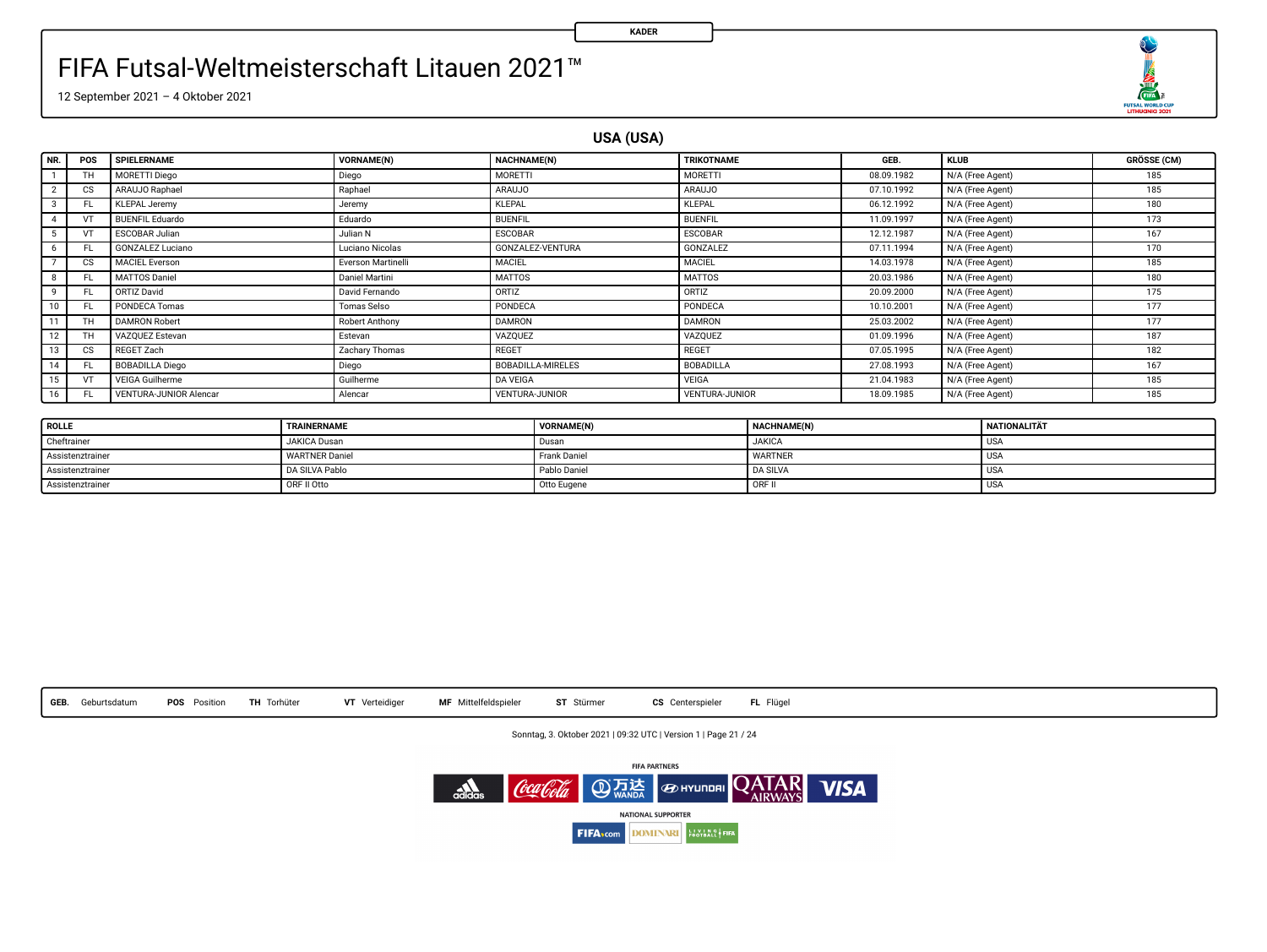O  $\frac{1}{\sqrt{2}}$ 

12 September 2021 – 4 Oktober 2021

**Uzbekistan (UZB)**

| NR.          | POS       | SPIELERNAME           | VORNAME(N)  | NACHNAME(N)      | TRIKOTNAME          | GEB.       | <b>KLUB</b>                 | <b>GRÖSSE (CM)</b> |
|--------------|-----------|-----------------------|-------------|------------------|---------------------|------------|-----------------------------|--------------------|
|              | TH.       | <b>UMAROV Rustam</b>  | Rustam      | <b>UMAROV</b>    | <b>UMAROV</b>       | 26.05.1984 | Almalyk MFK (UZB)           | 176                |
| $\sim$       | VT        | RAKHMATOV Anaskhon    | Anaskhon    | RAKHMATOV        | A. RAKHMATOV        | 20.06.1994 | Almalyk MFK (UZB)           | 174                |
|              | VT        | ADILOV Mashrab        | Mashrab     | ADILOV           | ADILOV              | 15.08.1994 | Pakhtakor Tashkent FK (UZB) | 174                |
|              | <b>CS</b> | ROPIEV Ikhtivor       | Ikhtivor    | ROPIEV           | <b>ROPIEV</b>       | 19.09.1993 | Almalyk MFK (UZB)           | 177                |
|              | ST        | AKHADJONOV Muzaffar   | Muzaffar    | AKHADJONOV       | AKHADJONOV          | 08.11.1997 | Almalyk MFK (UZB)           | 180                |
|              | VT        | KHAMROEV Ilkhomion    | Ilkhomion   | KHAMROEV         | KHAMROEV            | 25.09.1997 | Almalyk MFK (UZB)           | 174                |
|              | FL.       | RAKHMATOV Dilshod     | Dilshod     | RAKHMATOV        | <b>D. RAKHMATOV</b> | 04.12.1989 | Jizzakh Khuasin (UZB)       | 176                |
|              | FL.       | NISHONOV Khusniddin   | Khusniddin  | NISHONOV         | NISHONOV            | 19.05.1998 | Almalyk MFK (UZB)           | 176                |
| $\mathbf{Q}$ | ST        | <b>TULKINOV Elbek</b> | Elbek       | TULKINOV         | TULKINOV            | 24.12.2000 | Maxam Chirchik (UZB)        | 180                |
| 10           | cs        | <b>CHORIEV Davron</b> | Davron      | CHORIEV          | CHORIEV             | 01.01.1993 | Almalyk MFK (UZB)           | 181                |
| 11           | <b>CS</b> | <b>USMONOV Akbar</b>  | Akhar       | <b>USMONOV</b>   | <b>USMONOV</b>      | 09.03.1997 | Pakhtakor Tashkent FK (UZB) | 175                |
| 12           | TH        | ELIBAEV Rayshan       | Rayshan     | ELIBAEV          | ELIBAEV             | 26.01.1987 | Pakhtakor Tashkent FK (UZB) | 174                |
| 13           | VT        | SADIEV Shakhzodion    | Shakhzodion | SADIEV           | SADIEV              | 21.09.2000 | Almalyk MFK (UZB)           | 177                |
| 14           | VT        | ERKINOV Khushnur      | Khushnur    | ERKINOV          | ERKINOV             | 07.05.1998 | PFK Metallurg Bekabad (UZB) | 178                |
| 15           | FL.       | JURAEV Sunatulla      | Sunatulla   | <b>JURAEV</b>    | <b>JURAEV</b>       | 24.12.1994 | Pakhtakor Tashkent FK (UZB) | 179                |
| 16           | TH        | ELMURODOV Abbos       | Abbos       | <b>ELMURODOV</b> | ELMURODOV           | 04.09.1998 | Jizzakh Khuasin (UZB)       | 183                |

| <b>ROLLE</b>     | TRAINERNAME          | <b>VORNAME(N</b>  | <b>NACHNAME(N)</b> | NATIONALITÄT |
|------------------|----------------------|-------------------|--------------------|--------------|
| Cheftrainer      | AKHMEDOV Bakhodir    | Bakhodi           | AKHMEDOV           | Uzbekistan   |
| Assistenztrainer | <b>ELIBAEV Nodir</b> | Nodi <sub>1</sub> | ELIBAE\            | Uzbekistan   |
| Torhütertrainer  | <b>CORONA Carlos</b> | Carlos            | CORONA SUAREZ      | Spain        |



Sonntag, 3. Oktober 2021 | 09:32 UTC | Version 1 | Page 22 / 24

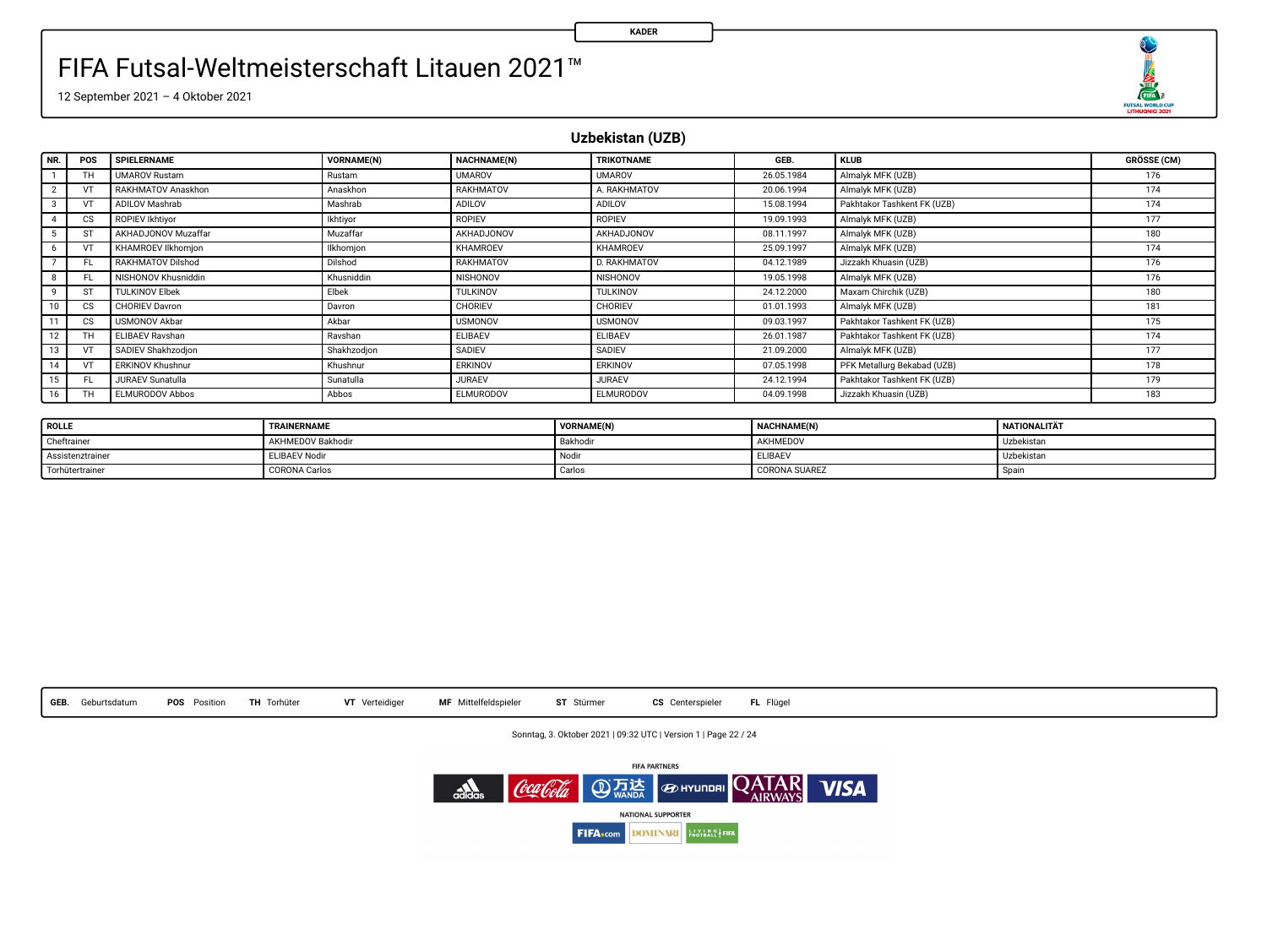

12 September 2021 – 4 Oktober 2021

**Venezuela (VEN)**

| NR. | POS           | SPIELERNAME             | <b>VORNAME(N)</b> | NACHNAME(N)            | TRIKOTNAME        | GEB.       | <b>KLUB</b>                  | <b>GRÖSSE (CM)</b> |
|-----|---------------|-------------------------|-------------------|------------------------|-------------------|------------|------------------------------|--------------------|
|     |               | RUEDA Jhonny            | Jhonny Alberto    | RUEDA GALVIZ           | <b>RUEDA</b>      | 12.10.1988 | FS Montsant (ESP)            | 178                |
|     |               | <b>SANZ Carlos</b>      | Carlos Jose       | SANZ SALCEDO           | SANZ              | 21.03.1996 | META Catania (ITA)           | 172                |
|     | CS            | <b>CABARCAS Wilmer</b>  | Wilmer Ronaldo    | <b>CABARCAS TORRES</b> | CABARCAS          | 15.09.1994 | Delta Te Quiero FC (VEN)     | 173                |
|     |               | <b>TERAN Grevdelvid</b> | Grevdelvid Junior | TERAN BOZO             | TERAN             | 24.11.1991 | La Fria Del Sur FS (VEN)     | 169                |
|     |               | <b>GUTIERREZ Henry</b>  | Henry Jose        | <b>GUTIERREZ BALZA</b> | <b>GUTIERREZ</b>  | 10.05.1997 | Kemi FS (FIN)                | 168                |
|     |               | POLO Carlos             | Carlos Alberto    | POLO ZACARIAS          | C. POLO           | 26.03.1992 | Delta Te Quiero FC (VEN)     | 179                |
|     | FL            | <b>VIAMONTE Jesus</b>   | Jesus Enrique     | VIAMONTE RODRIGUEZ     | VIAMONTE          | 09.04.1997 | La Fria Del Sur FS (VEN)     | 165                |
|     | <sub>cs</sub> | SUAREZ Enderson         | Enderson Jesus    | SUAREZ GOMEZ           | <b>SUAREZ</b>     | 09.04.1993 | Kemi FS (FIN)                | 174                |
|     | FL            | <b>VENTO Carlos</b>     | Carlos Alberto    | VENTO GONZALEZ         | VENTO             | 27.02.1997 | CA Penarol (URU)             | 165                |
|     | <sub>cs</sub> | <b>FRANCIA Wilson</b>   | Wilson Manuel     | <b>FRANCIA BARONIS</b> | W. FRANCIA        | 25.05.1996 | Bucaneros De La Guaira (VEN) | 182                |
|     | FL            | VIDAL Alfredo           | Alfredo De Jesus  | VIDAL CEDENO           | VIDAL             | 03.02.1994 | CD Panta Walon (VEN)         | 175                |
| 12  |               | VILLALOBOS Jose         | Jose Miguel       | VILLALOBOS GONZALEZ    | <b>VILLALOBOS</b> | 26.11.1991 | Delta Te Quiero FC (VEN)     | 171                |
|     |               | <b>FRANCIA Milton</b>   | Milton Antonio    | <b>FRANCIA BARONIS</b> | M. FRANCIA        | 18.12.1994 | Pumas Sport FC (VEN)         | 176                |
|     | CS            | MORILLO Rafael          | Rafael Jose       | MORILLO BOLIVAR        | <b>MORILLO</b>    | 20.10.1992 | Città Di Mestre (ITA)        | 176                |
| 15  | TH            | <b>CHACIN Freddy</b>    | Freddy Alejandro  | CHACIN MARTINEZ        | CHACIN            | 06.12.1991 | GD Macedense (POR)           | 178                |
| 16  | FL.           | <b>TERAN Andres</b>     | Andres Josue      | <b>TERAN BASTIDAS</b>  | <b>TERAN</b>      | 20.04.1998 | Barracas Central FS (ARG)    | 175                |

| <b>ROLLE</b>     | TRAINERNAME             | <b>VORNAME(N)</b> | <b>NACHNAME(N)</b>      | <b>NATIONALITÄT</b> |
|------------------|-------------------------|-------------------|-------------------------|---------------------|
| Cheftrainer      | <b>GONZALEZ Freddy</b>  | Freddy Miguel     | <b>GONZALEZ BARRERA</b> | Venezuela           |
| Assistenztrainer | MENDOZA Adel            | Adel Jose         | MENDOZA                 | Venezuela           |
| Assistenztrainer | <b>TARANTO Romer</b>    | Romer Enrique     | TARANTO DUOUE           | Venezuela           |
| Torhütertrainer  | <b>BAEZ Juan Carlos</b> | Juan Carlos       | <b>BAEZ URDANETA</b>    | Venezuela           |



Sonntag, 3. Oktober 2021 | 09:32 UTC | Version 1 | Page 23 / 24